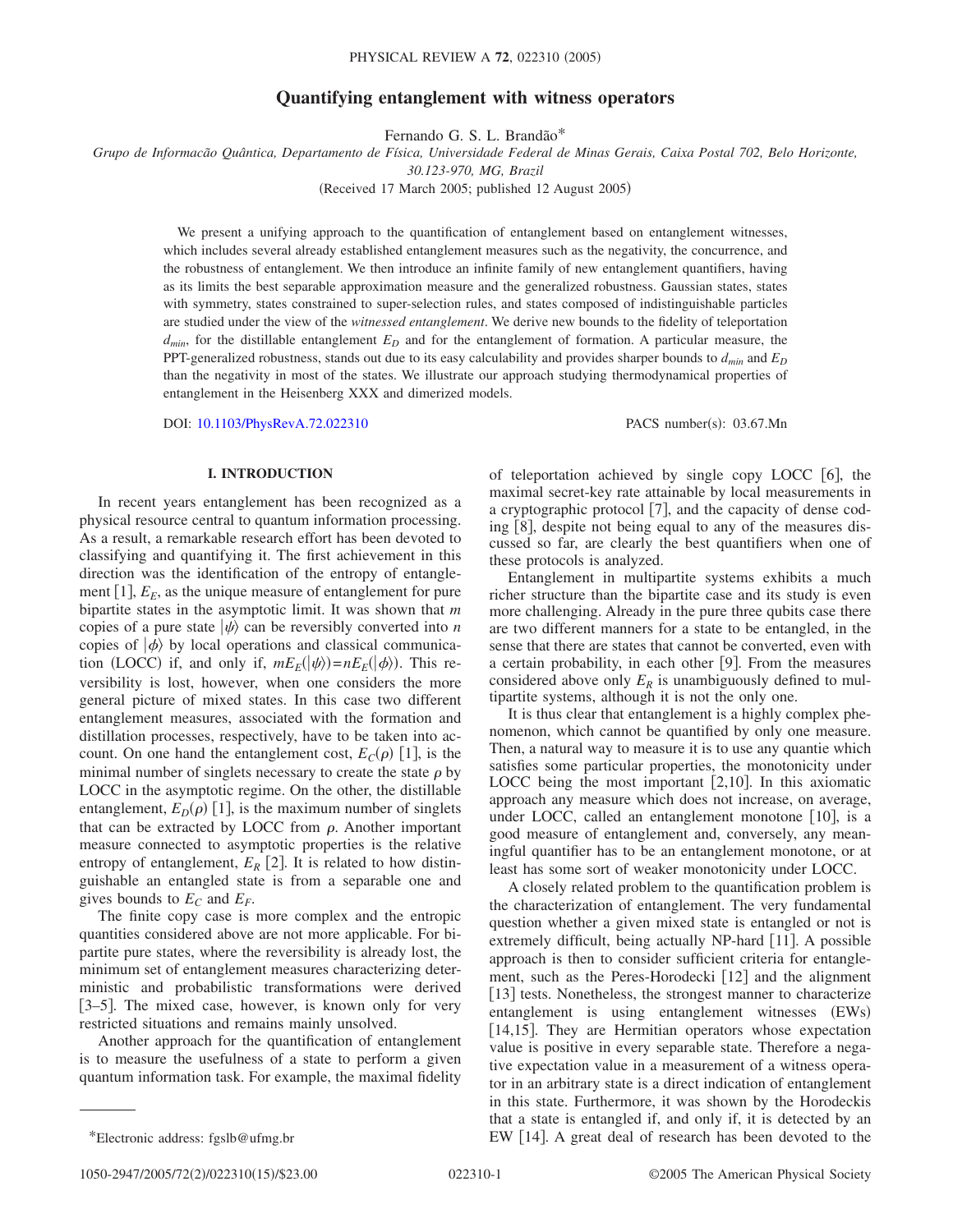study of EWs, varying from their classification and optimization  $\begin{bmatrix} 15-17 \end{bmatrix}$  to their use in the characterization of entanglement in important, even macroscopic, physical systems  $[18–20]$ . Also optimal setups for local measurements of witnesses [21,22] and experimental realizations of witnessing entanglement were realized  $[23]$ . In spite of the determination of EWs for all states being also computationally intractable 24, different methods from convex optimization theory can be applied to the problem, leading to efficient approximative procedures to determine and even optimize EWs for arbitrary states [24-26].

The main objective of this paper is to show that EWs can be very helpful also to the quantification of entanglement. The first measure related to EWs was due to Bertlmann *et al.* [27] and was shown to be equal to the Hilbert-Schmidt distance from the set of separable states. Brandao and Vianna [28] took another significant step in this direction, showing that a measure derived from optimal EWs of the most studied group of witnesses so far, the group of EWs with unit trace, was in fact equal to the random robustness, which lead to the establishment of properties still unknown for the later, such as its monotonicity under separable trace-preserving superoperators.

Besides the obvious benefit of increasing the number of entanglement measures known, EWs based quantifiers are particularly interesting due to the possibility of performing experimental measurements of them, which could be important to the extension of entanglement to other areas of physics, such as thermodynamics and statistical mechanics. Moreover, despite being necessary in general a complete tomography of a state to the determination of its degree of entanglement based on an EW measure, any EW provides a lower bound to it, even when no information about the state is available.

The paper is structured as follows. In Sec. II we briefly review the basic properties of multipartite optimal entanglement witnesses. In Sec. III we define a class of entanglement measures based on EWs, which includes several important already known quantities such as the negativity and the concurrence, and introduce a new infinite family of entanglement monotones having the generalized robustness and the best separable approximation measure as its limits. In Sec. IV we present further properties of the considered measures and relate them to the localizable entanglement. In Sec. V it is shown that the methods developed in the last years to the characterization of entanglement based on convex optimization can be used to calculate approximately a large number of measures based on EWs. In Sec. VI possible extensions of our approach to Gaussian states are discussed. In Sec. VII we consider how the measures and their calculation are modified in states with symmetries. In Sec. VIII the questions of the amount of entanglement and of nonlocality in the presence of a superselection rule are answered from the perspective of the studied measures. In Sec. IX it is shown that the three most successful approaches to the quantification of entanglement in systems of indistinguishable particles can be easily accessed from the EWs based quanties. In Secs. X and XI the questions of bounds on the teleportation distance and on the distillable entanglement of a given quantum state are reviewed using our measures. It is shown that they provide sharper bounds than the negativity for the majority of states. In Sec. XII we derive lower bounds to the entanglement of formation with any EW. Possible applications of the measures are exemplified in Sec. XIII, where the derivation of two thermodynamic "equations of state" which take into account entanglement for two spin systems Hamiltonians is presented. Finally, in Sec. XIV we summarize our results and discuss future perspectives.

# **II. MULTIPARTITE SYSTEMS AND OPTIMAL ENTANGLEMENT WITNESSES**

We consider a system shared by *N* parties  $\{A_i\}_{i=1}^N$ . Following Ref. [29], we call a *k*-partite split a partition of the system into  $k \le N$  sets  $\{S_i\}_{i=1}^k$ , where each may be composed of several original parties. Given a density operator  $\rho_{1\cdots k}$  $\in \mathcal{B}(H_1 \otimes \cdots \otimes H_k)$  (the Hilbert space of bounded operators acting on  $H_1 \otimes \cdots \otimes H_k$ ) associated with some *k*-partite split, we say that  $\rho_1 \dots k$  is a *m*-separable state if it is possible to find a convex decomposition for it such that in each pure state term at most *m* parties are entangled among each other, but not with any member of the other group of *n*−*m* parties. For example, every 1-separable state, also called fully separable, can be written as

$$
\rho_{1\cdots k} = \sum_{i} p_{i} |\psi_{i}\rangle_{1} \langle \psi_{i} | \otimes \cdots \otimes |\psi_{i}\rangle_{k} \langle \psi_{i} |.
$$
 (1)

Another example is the 2-separable states of a 3-partite split given by

$$
\rho_{1:2:3} = \sum_{i} p_i \rho_i, \tag{2}
$$

where each  $\rho_i$  is separable with respect to at least one of the three possible partitions (A:BC, AB:C, and AC:B). For each kind of separable state there is a different kind of entanglement associated to it. We will say that a state is  $(m+1)$ -partite entangled if it is not *m*-separable. It is clear that if a state is *m*-separable it cannot be *n*-entangled for all  $n > m$ .

It is possible to detect  $(m+1)$ -partite entanglement using entanglement witnesses. In order to do that, consider the index set  $P = \{1, 2, ..., k\}$ . Let  $P^m$  be a subset of P which has at most *m* elements. Then *W* is a  $(m+1)$ -partite entanglement witness if

$$
P_v^m(\psi \mid \otimes \cdots \otimes P_1^m(\psi \mid \psi \mid \psi \mid P_1^m \otimes \cdots \otimes \mid \psi \mid P_v^m \ge 0
$$
  

$$
\forall P_1^m, \dots, P_v^m \text{ such that}
$$
  

$$
\bigcup_{k=1}^v P_k^m = P \text{ and } P_k^m \cap P_l^m = \{\}.
$$
 (3)

Equation  $(3)$  assures that the operator *W* is positive for all *m*-separable states. Thus as the subspace of *m*-separable density operators is convex and closed, a state  $\rho$  is  $(m+1)$ -entangled if and only if there is a Hermitian operator satisfying Eq. (3) such that  $Tr(W\rho) < 0$  [30].

Usually one is interested in a selected group of witnesses operators called *optimal*. Two different definitions of optimal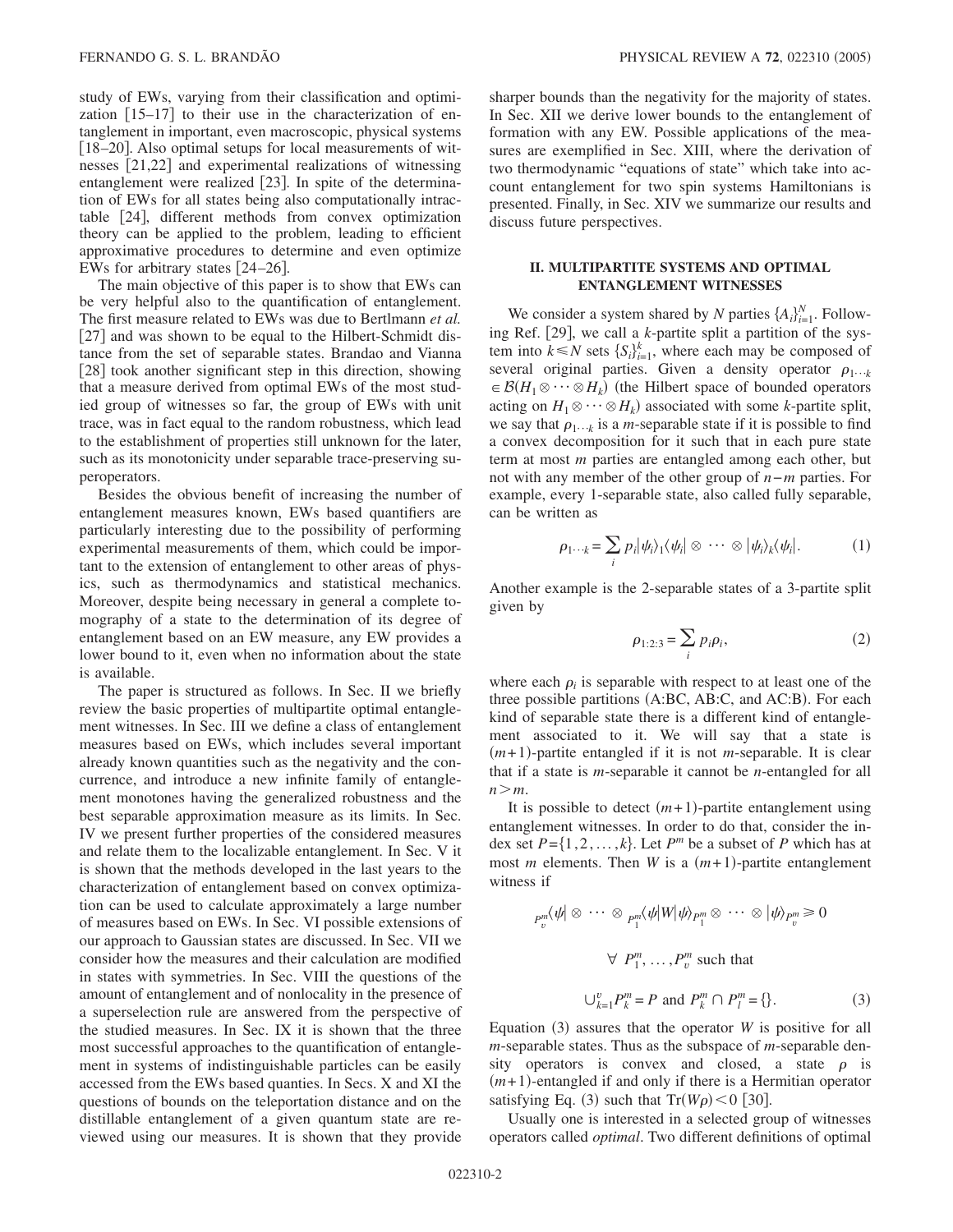entanglement witness (OEW) exist. The first, introduced by Lewenstein *et al.* [16], is based on how much entangled states a given entanglement witness (EW) W is able to detect: *W* is optimal if there is no other EW which detects all the states detected by *W* and some other states not detected by *W*. The second definition, due to Terhal [17], establish the concept of OEW relative to a chosen entangled state  $\rho$ . The  $\rho$ -optimal entanglement witness  $W_{\rho}$  is given by

$$
\operatorname{Tr}(W_{\rho}\rho) = \min_{W \in \mathcal{M}} \operatorname{Tr}(W\rho),\tag{4}
$$

where  $M$  is the intersection of the set of entanglement witnesses, denoted by  $W$ , with some other set  $C$  such that  $M$  is compact [31]. Note that every  $\rho$ -OEW is also an OEW accordingly to the first definition, whereas the converse may not be true.

A general expression for entanglement witnesses was presented in Ref. [32]. Every EW acting on *k*-partite Hilbert space can be written as

$$
W = P + \sum_{i=1}^{k} Q_i^{T_i} - \epsilon I,
$$
\n(5)

where *P* and the  $Q_i$ 's are positive semidefinite,  $\epsilon \ge 0$ , *I* is the identity operator and  $T_i$  is the partial transposition with respect to partite  $i$ . Note that even  $(m+1)$ -partite EWs can be written in the form of Eq.  $(5)$  [33]. An important class of EW is the decomposable entanglement witnesses (d-EW), which can always be written as

$$
W = P + \sum_{i=1}^{k} Q_i^{T_i}.
$$
 (6)

This class will be particularly important in our discussion, since the set of entangled states detected by d-EW is invariant under LOCC [34].

#### **III. DEFINITIONS AND BASIC PROPERTIES**

In this section we show how  $\rho$ -optimal EWs can be used to quantify all the different kinds of multipartite entanglement. First, a unifying approach, which includes several important entanglement measures (EM), will be presented. Then we will consider a new infinite family of entanglement monotones  $[10]$ .

A general expression for the quantification of entanglement via EWs is defined as

$$
E(\rho) = \max\{0, -\min_{W \in \mathcal{M}} \operatorname{Tr}(W\rho)\},\tag{7}
$$

where  $M = W \cap C$ , and the set C is what distinguishes the quantities. We call *witnessed entanglement* any measure expressed by Eq.  $(7)$ .

Some well-known EM can be expressed as Eq. (7). The first, introduced by Bertlmann *et al.* [27], is

$$
B(\rho) = \max_{\|W - I\|_2 \le 1} \left[ \min_{\sigma \in S} \operatorname{Tr}(W\sigma) - \operatorname{Tr}(W\rho) \right],\tag{8}
$$

where  $W \in \mathcal{W}$ .  $B(\rho)$  was shown to be monotonic decreasing under mixing enhancing maps  $[35]$  and to be equal to the  $\mathcal{H}_s$ -distance of  $\rho$  to the set S of fully separable states:

$$
B(\rho) = D(\rho) = \min_{\sigma \in \mathcal{S}} \|\rho - \sigma\|_2.
$$
 (9)

The second is the negativity, i.e., the sum of the negative eigenvalues of  $\rho^{T_A}$  (the partial transpose of  $\rho$  with respect to subsystem A) [36–38]. It is easily seen that  $N$  can be written as

$$
\mathcal{N}(\rho) = \max\{0, -\min_{0 \le W \le I} \text{Tr}(W^{T_A}\rho)\}.
$$
 (10)

Another quantie is the maximal fidelity of distillation under PPT-protocols, introduced by Rains [39],

$$
F_d(\rho) = \frac{I}{d} + \max\left\{0, -\min_{W \in \mathcal{M}} \text{Tr}(W^{T_A}\rho)\right\} \tag{11}
$$

where  $M = \{W | (1 - d)I/d \le W \le I/d, 0 \le W^T A \le 2I/d\}$  [40].

The last is the celebrated Wootter's concurrence of two qubits, which can be written, accordingly to Verstraete  $[41]$ , as

$$
C(\rho) = \max\{0, -\min_{A \in \text{SI}(2, C)} \text{Tr}[(|A\rangle\langle A|)^{T_B}\rho]\},\tag{12}
$$

where  $|A\rangle$  denotes the unnormalized state  $(A \otimes I)|I\rangle$  with  $|I\rangle$  $=\sum_{i} |ii\rangle$ , det(*A*)=1.

Assuming that the set  $C$  is also convex, which is the case of all the quantities considered in this paper, except the concurrence, it is possible to apply the concept of Lagrange duality from the theory of convex optimization to the problems represented by Eq. (7) [42]. Remarkably, the *dual* measures obtained are those related to mixing properties, such as the robustness of entanglement  $[43]$ , introduced by Vidal and Tarach, and the best separable approximation measure  $[44]$ , introduced by Karnas and Lewenstein. Moreover, since in all the cases considered here there always exist a strictly feasible point, i.e, a  $W \in o_{\text{relint}} \mathcal{M}$  (denoted in the convex optimization literature by Slater condition), the optimal solution of the primal and dual problems are the same, i.e., the primal and dual measures are equal  $\lceil 42, 45 \rceil$ .

We now show that the dual representation of the generalized robustness of entanglement  $R_G(\rho)$  [46], i.e., the minimal *s* such that

$$
\frac{\rho + s\pi}{1 + s} \tag{13}
$$

is separable, where  $\pi$  is any, not necessarily separable, density matrix, is given by Eq. (7) with  $M = \{W \in \mathcal{W} | W \leq I\}$ . Following Ref. [42], the Lagrangian of the problem is given by

$$
L[W, g(\sigma), Z] = \text{Tr}(W\rho) + \text{Tr}(WZ) - \text{Tr}(Z)
$$

$$
- \int_{\sigma \in S} g(\sigma) \text{Tr}(W\sigma) d\sigma, \qquad (14)
$$

where  $Z$ ,  $g(\sigma)$  are the Lagrange multipliers associated with the constraints  $W \le I$  and  $Tr(W\sigma) \ge 0 \ \forall \ \sigma \in S$ , respectively. Note that since the definition of EW is a composition of infinite constraints, its Lagrange multiplier is a generalized function  $[45]$ . The dual problem is then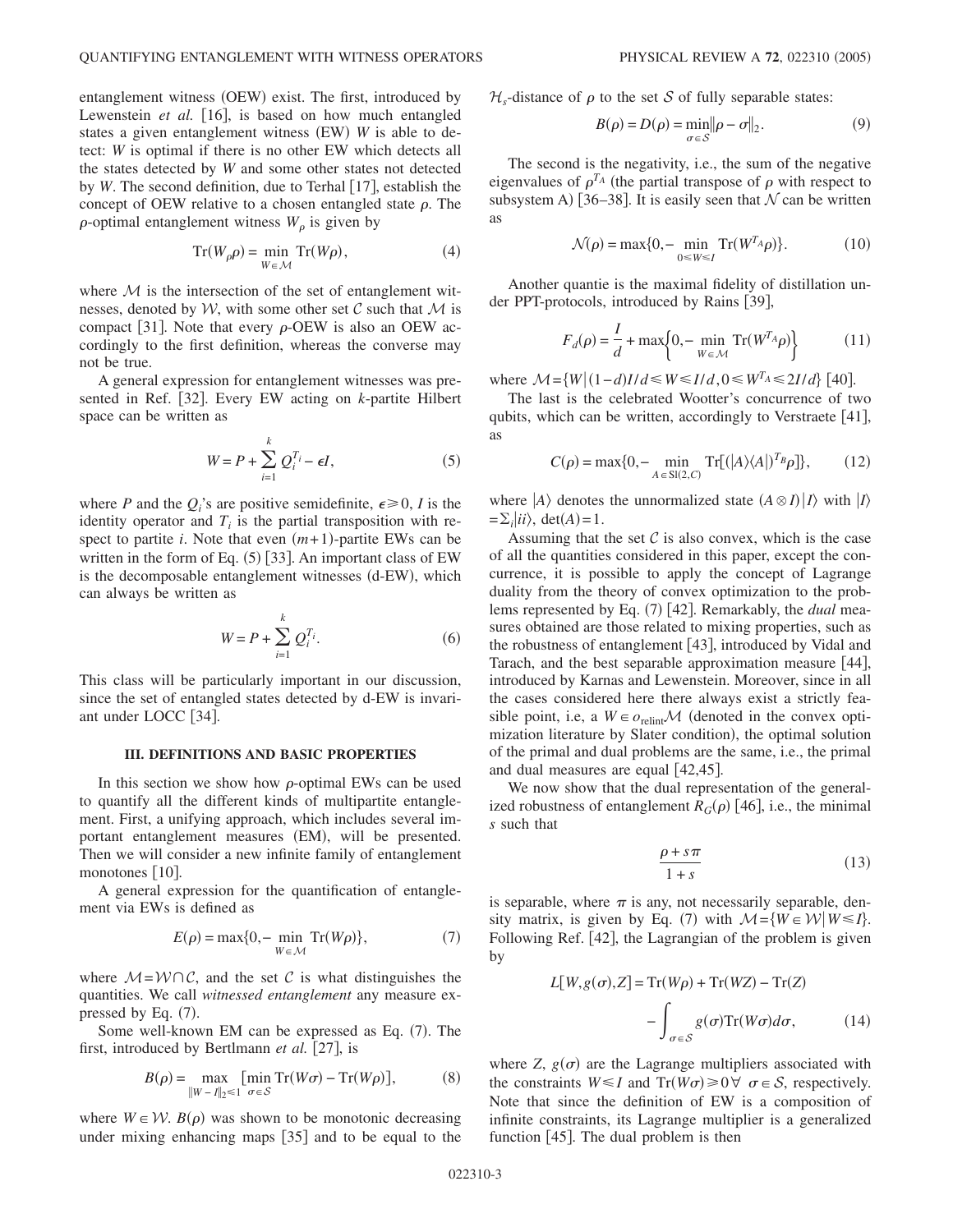# minimize Tr(Z)

subject to 
$$
Z \ge 0
$$
  
\n $g(\sigma) \ge 0, \quad \forall \ \sigma \in S$   
\n $\rho + Z = \int_{\sigma \in S} g(\sigma) \sigma d\sigma.$  (15)

Since  $g(\sigma) \ge 0$ , the integral in the constraints above is a separable state. Conversely, any separable state  $\sigma$ <sub>o</sub> is obtained with the choice of  $g(\sigma) = \delta(\sigma - \sigma_o)$ . It is then easily seen that the result of Eq. (15) is the generalized robustness. The dual representation of the robustness of entanglement,  $R(\rho)$ , has, instead of  $W \le I$ , the constraint  $Tr(W\sigma) \le 1$ ,  $\forall \sigma \in S$ .

The best separable approximation measure  $BSA(\rho)$  [44] is the minimum  $\lambda$  such that there exist a separable state  $\sigma$  and a density operator  $\delta \rho$  satisfying

$$
\rho = (1 - \lambda)\sigma + \lambda \delta \rho. \tag{16}
$$

It can been seen that the dual representation of  $BSA(\rho)$  is given by Eq. (7) with  $M = \{W \in \mathcal{W} | W \ge -I\}$ .

In Ref.  $[28]$  it was shown that the random robustness  $R_r(\rho)$  [43], i.e., to the minimal *s* such that

$$
\frac{\rho + s(IID)}{1+s} \tag{17}
$$

is separable, is equal to Eq. (7), with  $\mathcal{M} = \{W \in \mathcal{W} | \text{Tr}(W) \}$  $=1$ . This result can also be derived using the concept of duality. It is known that, unlike the robustness,  $R_r(\rho)$  is not an entanglement monotone  $[47]$ . However, using its dual representation, we can state the following proposition.

*Proposition 1*. For every nonselective positive-partialtranspose-preserving protocol  $\Lambda$ ,

$$
R_r[\Lambda(\rho)] \le R_r(\rho) \tag{18}
$$

*Proof*.

$$
Tr \log_2[W_\rho \Lambda(\rho)] = Tr[\Lambda^\dagger(W_\rho)\rho],\tag{19}
$$

where  $\Lambda^{\dagger}$  is the dual map of  $\Lambda$ , which is unital, since  $\Lambda$  is trace preserving and PPT-preserving.  $\Lambda^{\dagger}(W_{\rho})$  is also an EW. Indeed,  $Tr[\Lambda^<(W_\rho)\sigma] = Tr[W\Lambda(\sigma)] \ge 1$  for all  $\sigma \in S$ , since *W* is an EW and  $\Lambda(\sigma) \in \mathcal{S}$ . Now we have to prove that  $Tr[\Lambda^{\dagger}(W_{\rho})] \leq 1$ . Using that for every channel *T*,  $T(I) \leq I$ [48], and the decomposition (5) of EWs:

$$
\operatorname{Tr}(\Lambda^{\dagger}(W_{\rho})] = \operatorname{Tr}[\Lambda^{\dagger}(P)] + \sum_{i=1}^{k} \operatorname{Tr}[\Lambda^{\dagger}(Q_{i}^{T_{i}})] - \epsilon I
$$
  
\n
$$
\leq \operatorname{Tr}(P) + \sum_{i=1}^{k} \operatorname{Tr}(Q_{i}^{T_{i}}) - \epsilon I
$$
  
\n
$$
= \operatorname{Tr}(W_{\rho}). \tag{20}
$$

In the next section we will introduce our new family of entanglement monotones.

### **New family of entanglement monotones**

If we let C be the set of Hermitian matrices *W* such that  $-nI \leq W \leq mL$ , where *n*,  $m \geq 0$ , then the quantity derived from Eq. (7) will be denoted by  $E_{n:m}$ .

*Proposition 2.*  $E_{n:m}$  is an entanglement monotone for every  $n, m \ge 0$ , i.e.,

$$
\sum_{i} p_i E_{n:m}(\rho'_i) \le E_{n:m}(\rho),\tag{21}
$$

where  $\rho_i'$  is the final state conditional on the occurrence of the classical variable " $i$ ," which occurs with probability  $p_i$  at the end of a LOCC protocol.

*Proof*. It suffices to consider final states of the form

$$
\rho_i' = A_i \rho A_i^{\dagger} / p_i \tag{22}
$$

with  $p_i = \text{Tr}[A_i \rho A_i^{\dagger}]$ , where the Kraus operators  $A_1, \ldots, A_M$ are given by  $A_i = A_i^1 \otimes \ldots \otimes A_i^k$  and satisfy  $\sum_{i=1}^M A_i^{\dagger} A_i \le I$ :

$$
\sum_{i} p_{i} E_{W}(\rho_{i}') = \sum_{i} p_{i} \max\{0, -\operatorname{Tr}(W_{\rho_{i}'}\rho_{i}')\}
$$

$$
= \sum_{k} -\operatorname{Tr}(A_{k}^{\dagger} W_{\rho_{k}'} A_{k}\rho)
$$

$$
\leq -\operatorname{Tr}(W_{\rho}\rho) = E_{W}(\rho), \tag{23}
$$

where *k* sums only the terms such that  $\max\{0, -\text{Tr}(W_{\rho_i'}\rho_i')\}$ is different from zero. In the last inequality we used that  $W = \sum_k A_k^{\dagger} W_{\rho_k'} A_k \le m \sum_k A_k^{\dagger} A_k \le mI, \qquad W = \sum_k A_k^{\dagger} W_{\rho_k'} A_k \ge mI$  $-n\Sigma_k A_k^{\dagger} A_k \geq -nI$ , and that  $W_\rho$  is optimal.  $\Box$ 

Note that the proof of Proposition 2, with minor modifications, also applies to  $\mathcal N$  and  $F_d$ .

The dual representation of  $E_{m:n}(\rho)$  is

minimize *ms* + *nt*

subject to 
$$
\rho + s\pi_1 = (1 + s - t)\sigma + t\pi_2,
$$
 (24)

where  $\pi_i$  are density matrices,  $\sigma$  is a separable state, and  $s, t \ge 0$ . From Eq. (24) we find that

$$
\lim_{m \to \infty} E_{n:m}(\rho) = n\text{BSA}(\rho), \quad \lim_{n \to \infty} E_{n:m}(\rho) = mR_G(\rho)
$$

Actually, the equalities above are already valid when one of the numbers is sufficiently larger than the other. The elements of this new family of EMs can be interpreted as intermediate measures between the generalized robustness and the best separable approximation. Note that for every distinct rational number  $n/m$  within a certain finite interval, the  $E_{m:n}$ are genuine different EMs, meaning that there is no positive number *c* such that  $E_{m:n}=cE_{m':n'}$  if  $n/m \neq n'/m'$ .

If we consider that  $C$  is the intersection of a set of Hermitian matrices *W* such that  $-nI \leq W \leq mI$  with the set of decomposable entanglement witnesses, a new family of entanglement monotones, denoted by  $E_{n,m}^{PPT}$  is defined. To see that they are indeed EMs, all we have to note is that for every  $A_i = A_i^1 \otimes \cdots \otimes A_i^k$ ,  $A_i^{\dagger}WA_i$  is a decomposable EW whenever *W* is. Therefore Proposition 2 also applies to them.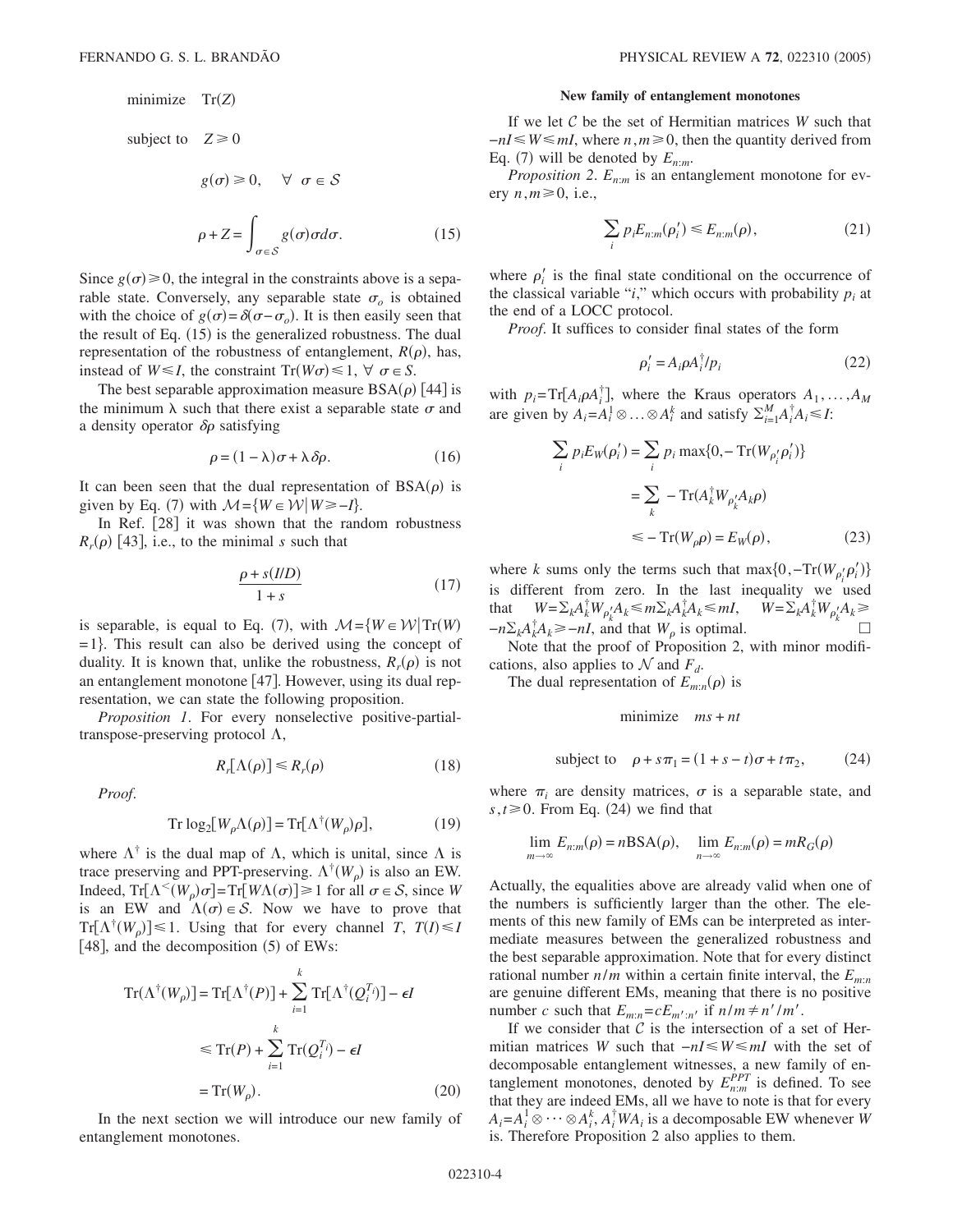It is possible to derive several other families of EMs considering intersections of the sets  $\mathcal C$  of different entanglement measures which can be written as Eq.  $(7)$ , such as those given by Eqs.  $(10)–(12)$ .

### **IV. MULTIPARTITE ENTANGLEMENT HIERARCHY**

We now discuss more about the different kinds of multipartite entanglement introduced in the second section. Usually the set of separable states is regarded to be composed of all states which can be created by LOCC protocols. In this sense, given a specific split and considering that each part of the split can perform global quantum operations on its subsystems, only 1-separable states can be properly identified as separable. However, one might also be interested in the situation where some of the parties are allowed to perform joint operations. In this case, the different types of entanglement play an important role. Consider, for example, the situation where *k* parties want to create a common quantum state and each one is connected to the others via a quantum channel. If they all agree in using their channels, every state can be prepared and the situation becomes trivial. However, suppose that they agree that only  $m \leq k$  parties will use their quantum channels, where the probabilities of which parties will be involved are given by  $p_i$ . At the end of the protocol they will share an ensemble of states  $\{p_i, p_j\}$  which clearly does not have *m*+1-partite entanglement. Now, since erasing classical information cannot create entanglement, we are led to consider the different kinds of entanglement discussed before. This property is reflected in the condition that every good entanglement measure should be convex, which we show for every quantity defined according to Eq. (7).

*Proposition 3. E* is a convex function for any choice of  $C$ , i.e.,

$$
E\left(\sum_{i} p_{i} \rho_{i}\right) \leq \sum_{i} p_{i} E(\rho_{i})
$$
\n(25)

whenever the  $\rho_i$  are Hermitian, and  $p_i \ge 0$  with  $\Sigma_i p_i = 1$ .

Proposition 3 follows from the convexity and the concavity of the max and min functions, respectively.

Consider a given  $k$ -partite split of a multipartite system  $\rho$ . It is possible to attribute  $(k-1)$  numbers,  $E^m$ ,  $1 \le m \le k-1$ , where each one quantifies one type of multipartite entanglement of the system. It is easy to see from Eq. (3) that all constraints imposed to an EW which detects *m*-partite entanglement (*m*-EW), are also imposed to every *n*-EW, with  $n \ge m$ . Hence the following order between the *E<sup>m</sup>* holds:

$$
E^m(\rho) \ge E^n(\rho), \quad \forall \ \ n \ge m. \tag{26}
$$

 $E^1(\rho)$ , formed by the OEW with respect to the fully separable states is an upper-bound to all other  $E(\rho)$ , including those with respect to other splits formed by grouping several original parties into one. This means, for example, that in a 3-split,  $E^1(\rho)$  is greater or equal to the bipartite entanglement of any of the three 2-splits, namely A-BC, AB-C, and AC-B. Actually, it is possible to establish a complete hierarchy in the proposed measures  $[49]$ .

An interesting measure of entanglement for multipartite

systems is the *localizable entanglement*, introduced by Verstraete *et al.* [50]. Given a quantum system of *n* parties  $\rho$ , the *localizable entanglement*  $E_{ij}(\rho)$  is the maximal amount of entanglement that can be created, on average, between the parties *i* and *j* by performing a single-copy LOCC protocol in the system  $[51]$ . More specifically, if at the end of a LOCC protocol we have an ensemble of states  $\mu = \{p_k, \rho_k^{ij}\},$  where  $p_k$ is the probability that the reduced state of the parties *i* and *j* is  $\rho_k^{ij}$ , the LE is then given by

$$
E^{ij} = \max_{\mu} \sum_{k} p_k E(\rho_k^{ij}), \qquad (27)
$$

where  $E(\rho)$  represents, in this paper, one measure based on OEWs. The LE has the operational meaning which applies to situations in which out of some multipartite entangled state one would like to concentrate as much entanglement as possible in two particular parties  $[50]$ , which could be used later, for instance, in some quantum information task.

*Proposition 4.* Consider a multipartite state  $\rho$ . Then

$$
E_{n:m}^{ij} \leq E_{n:m}^1(\rho), \quad \forall \quad i, j, n, m. \tag{28}
$$

*Proof.* As in the proof of Proposition 2, it suffices to consider final states of the form

$$
\rho_l^{ij} = \mathrm{Tr}_{lij}(A_l \rho A_l^{\dagger} / p_l),\tag{29}
$$

with  $p_l = \text{Tr}[A_l \rho A_l^{\dagger}]$ , where  $\text{Tr}_{lij}$  stands for the partial trace of all parties, except *i* and *j*. The Kraus operators  $A_1, \ldots, A_M$  are given by  $A_l = A_l^{\dagger} \otimes \cdots \otimes A_l^k$  and satisfy  $\sum_{i=1}^M A_i^{\dagger} A_i \leq I$ .

$$
E_{n:m}^{ij} = \sum_{l} p_l E_{n:m}(\rho_l^{ij}) = \sum_{l} \max\{0, -\operatorname{Tr}(I \otimes W_{\rho_l^{ij}} \rho_l)\}
$$
  
= 
$$
\sum_{k} -\operatorname{Tr}(A_k^{\dagger} I \otimes W_{\rho_k^{ij}} A_k \rho) \le -\operatorname{Tr}(W_{\rho} \rho)
$$
  
= 
$$
E_{n:m}(\rho), \qquad (30)
$$

where *k* sums only the terms such that  $\max\{0, -\text{Tr}(W_{\rho'_l} \rho'_l)\}\$  is different from zero. In the last inequality we used that the  $E$ **W**  $W = \sum_k A_k^{\dagger} I \otimes W_{\rho_k}^{ij} A_k \le m \sum_k A_k^{\dagger} A_k \le mI$ ,  $W = \sum_k A_k^{\dagger} I \otimes W_{\rho_k}^{ij} A_k$  $\ge -n \sum_{k} A_{k}^{\dagger} A_{k} \ge -nI$  and that  $W_{\rho}$  is optimal. Note that Proposition 5 also applies to  $E_{n,m}^{PPT}$ .

The following relation between the negativity,  $\mathcal{N}(\rho)$ , and  $E_{\infty;1}^{PPT}(\rho) = R_G^{PPT}(\rho)$  holds:

*Proposition 5.*

$$
\mathcal{N}(\rho) \le E_{\infty;1}^{PPT}(\rho) \le d\mathcal{N}(\rho). \tag{31}
$$

*Proof*. For every positive operator *M*, we have

$$
\lambda_{max}(M^{T_A}) \le \lambda_{max}(M) \le d\lambda_{max}(M^{T_A}),\tag{32}
$$

where the first (second) inequality is saturated for separable (singlet) states. Hence as  $0 \le W \le 1$  implies  $W^{T_A} \le 1$ , we find

$$
\mathcal{N}(\rho) = -\min_{0 \le W \le I} \operatorname{Tr}(W^{T_A}\rho) \le -\min_{\substack{W^{T_A} \le I \\ W \ge 0}} \operatorname{Tr}(W^{T_A}\rho) = E_{\infty,1}^{PPT}(\rho),\tag{33}
$$

where we have used that the optimal decomposable EW for a bipartite system has always the form  $W^{T_A}$ ,  $W \ge 0$ . From Eq.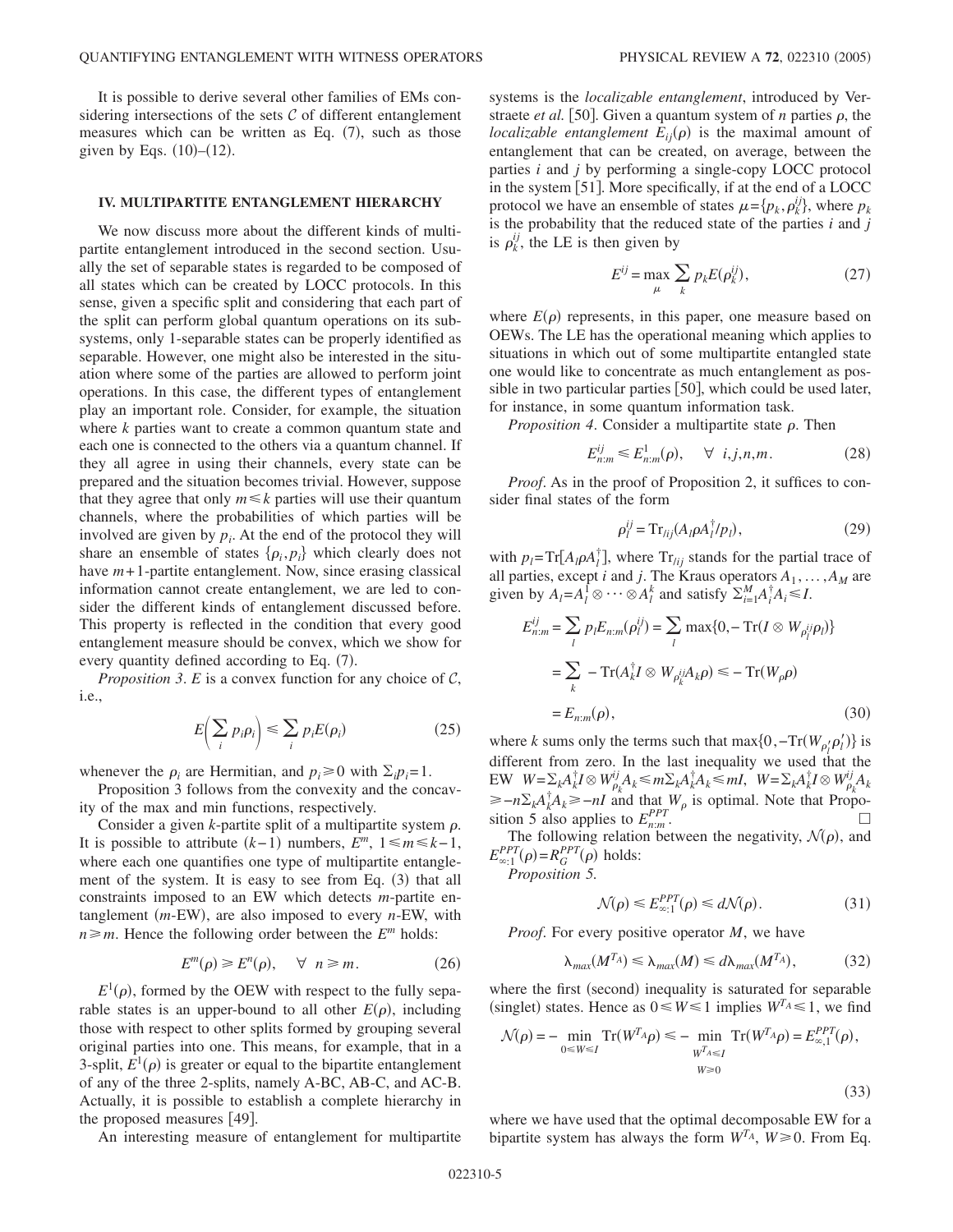

FIG. 1. (Color online)  $E_{n;1}^1(\rho_q)$  for  $0 \le n \le 4$  and  $0 \le q \le 1$ . FIG. 2. (Color online)

(32) we also find that  $W \ge 0$ ,  $W^{T_A} \le I$  implies  $0 \le W \le dI$ . Thus

$$
E_{\infty;1}^{PPT}(\rho) = -\min_{\substack{W^{T}A \leq I \\ W \geq 0}} \operatorname{Tr}(W^{T_A}\rho) \leq -\min_{0 \leq W \leq dI} \operatorname{Tr}(W^{T_A}\rho) = d\mathcal{N}(\rho).
$$
\n(34)

 $\Box$ 

The second inequality is strict, for example, on the state

$$
\rho = \frac{I - d(P^+)^{T_A}}{d^2 - d},\tag{35}
$$

where  $P^+$  is the maximal  $d \times d$  entangled state.

#### **V. NUMERICAL CALCULATION**

The lack of an operational procedure to calculate entanglement measures in general is ultimately related to the complexity of distinguish entangled from separable mixed states, which was shown to be NP-hard  $[11]$ . Since an operational measure, which has positive value in every entangled state, would also be a necessary and sufficient test for separability, we should not expect to find one. Nonetheless, some approximative numerical methods based on convex optimization have been proposed to the separability problem  $[24–26]$ . What we will show in this section is that these methods can also be used to calculate, approximately, the *witnessed entanglement*.

The first one, proposed in Ref. [24] by Brandao and Vianna, linked the optimization of EWs with a class of convex optimization problems known as robust semidefinite programs (RSDP). Although RSDPs belong to NP-hard, some well-known probabilistic relaxations, which transform the problem in a semidefinite program (SDP), were applied, leading to a method of optimizing *pseudo*-EWs (operators which are positive in almost all separable states) to every multipartite state and with respect to all types of entanglement.

The second approach, due to Doherty *et al.* [25,34], was actually the first method to the separability problem based on



 $E_{n:1}^2(\rho_q)$  for  $0 \le n \le 4$  and  $0 \le q \le 1$ .

SDP. Using the existence of symmetric extensions for separable states and the concept of duality in convex optimization, a hierarchy of SDPs, where the  $(k+1)$ th test is at least as powerful as the  $(k)$ <sup>th</sup> (but demands more computational effort), was constructed to detect entanglement. In each step *k*, an OEW with respect to a restricted set of EWs, which converges to the whole set of EWs in the limit of  $k \rightarrow \infty$ , is obtained. This method can be used, however, only for the entanglement with respect to the fully separable states,  $E^1$ . Note that the further constraints that we demand to the EWs can be incorporated in the SDP, since they are linear matrix (in)equalities.

The last method, introduced by Eisert *et al.* [26], is based on recently developed relaxations of nonconvex polynomial problems of degree three in a hierarchy of SDPs, which converges to the solution of the original problem as the dimension of the SDP reaches the infinity  $[52]$ . One of the applications of this method is the minimization of the expectation values of EWs with respect to pure product states. Therefore it can be used together with the second method discussed to lower the value of  $Tr(W\rho)$ , where *W* is a nonoptimal EW determined by some step of the hierarchy.

We would like to stress the complementary character of these methods. Whereas the first method usually provides upper bounds to  $E(\rho)$ , since it only determines *pseudo*-EWS, the second and third provides lower bounds to  $E(\rho)$ , as the EWs resulting from them are nonoptimal. Although only the first one can calculate  $E^m(\rho)$ , for  $m > 1$ , the number of constrains imposed grows exponentially with *m*. Thus, in most cases, we will restrict ourselves to the determination of *E*<sup>1</sup> , which is an upper bound to all other types of multipartite entanglement (see Sec. IV).

Note that measures restricted to decomposable EWs can always be exactly calculated, in the worst case, by a semidefinite program.

### **A. Example I**

As a first example we calculated  $E_{n:1}^1$  and  $E_{n:1}^2$ ,  $0 \le n \le 1$ , for the following family of states: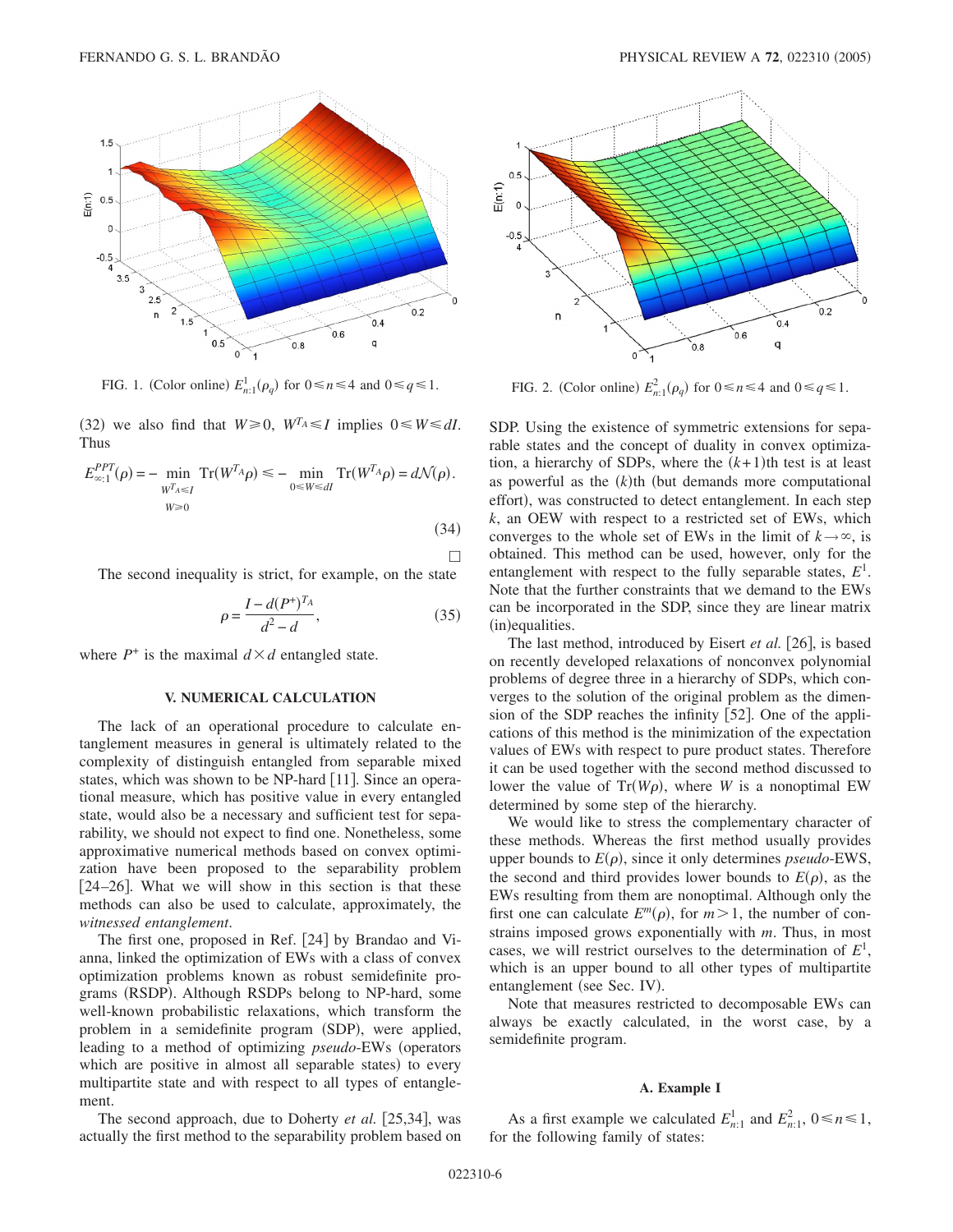

FIG. 3. Representative states of the five distinct classes of 3-entangled states.

$$
\rho_q = q|W\rangle\langle W| + (1 - q)|\text{GHZ}\rangle\langle\text{GHZ}|, \quad 0 \le q \le 1, \tag{36}
$$

where  $|W\rangle = (|001\rangle + |010\rangle + |100\rangle)/\sqrt{3}$  and  $|GHZ\rangle = (|000\rangle)$  $+(111)\sqrt{\sqrt{2}}$ . The results are plotted in Figs. 1 and 2. When  $n \le 1$ ,  $E_{n:1}^1 = nBSA$  and we see that for all *q* there is no product vectors and even biseparable vectors in the range of  $\rho_q$ . In the other limit, where  $E_{n:1}^1 = R_G$ , we find that the generalized robustness of entanglement with respect to biseparable states is the same for all  $\rho_q$  with  $q \le 0.7$ .

### **B. Example II**

The classes of entangled states equivalent by SLOCC for  $2 \times 2 \times n$  systems were determined in Ref. [53] and can be represented by the states  $(1)$ – $(5)$  of Fig. 3. The arrows indicate which transformations are probabilistic possibles.  $E_{n:1}^1$ ,  $0 \le n \le 1$ , was calculated for each of these and plotted in Fig. 4. Note that for all  $n$  considered, the incomparable states  $(2)$ and (3) and (4) and (5) with respect to state transformations have approximately the same  $E_{n:1}^{\bar{1}}$ .

## **C. Example III**

As a final example, we present a numerical comparison between  $\mathcal N$  and  $E_{\infty,1} = R_G^{PPT}$ . The bipartite PPT-generalized



FIG. 4.  $E_{n;1}^1(\rho_q)$ ,  $0 \le n \le 4.5$ , for the states (1)–(5) of Fig. 3.



FIG. 5.  $R_G^{PPT}$  vs  $\mathcal N$  for 10<sup>5</sup> 4 × 4 random states.

robustness can be determined as easily as the negativity. Actually, it can be written as

$$
R_G^{PPT}(\rho) = \frac{1}{\lambda_{max}(P^{T_A})} \mathcal{N}(\rho),\tag{37}
$$

where  $\lambda_{max}(P^{T_A})$  is the maximum eigenvalue of the partial transposed projector onto the negative eigenspace of  $\rho^{T_A}$ . We have generated  $10<sup>5</sup>$  random states using the algorithm presented in Ref. [38] and plotted in Figs. 5 and 6.

Although  $dN \geq R_G^{PPT} \geq N$  (see Sec. IV), we see from Fig. 3 that  $R_G^{PPT} \le 2\mathcal{N}$  for the majority of states.

### **VI. GAUSSIAN STATES**

We considered *n* distinguishable infinite dimensional subsystems, each with local Hilbert space  $\mathcal{H} = \mathcal{L}^2(\mathcal{R}^n)$ . A Gaussian state is characterized by a density operator whose characteristic function  $\chi_{\rho}(x) = Tr[\rho W(x)]$  is a Gaussian function [54]. We can write, for every Gaussian state  $\rho$ 

![](_page_6_Figure_20.jpeg)

FIG. 6.  $R_G^{PPT}$  vs  $\mathcal N$  for  $10^5$  6  $\times$  6 random states.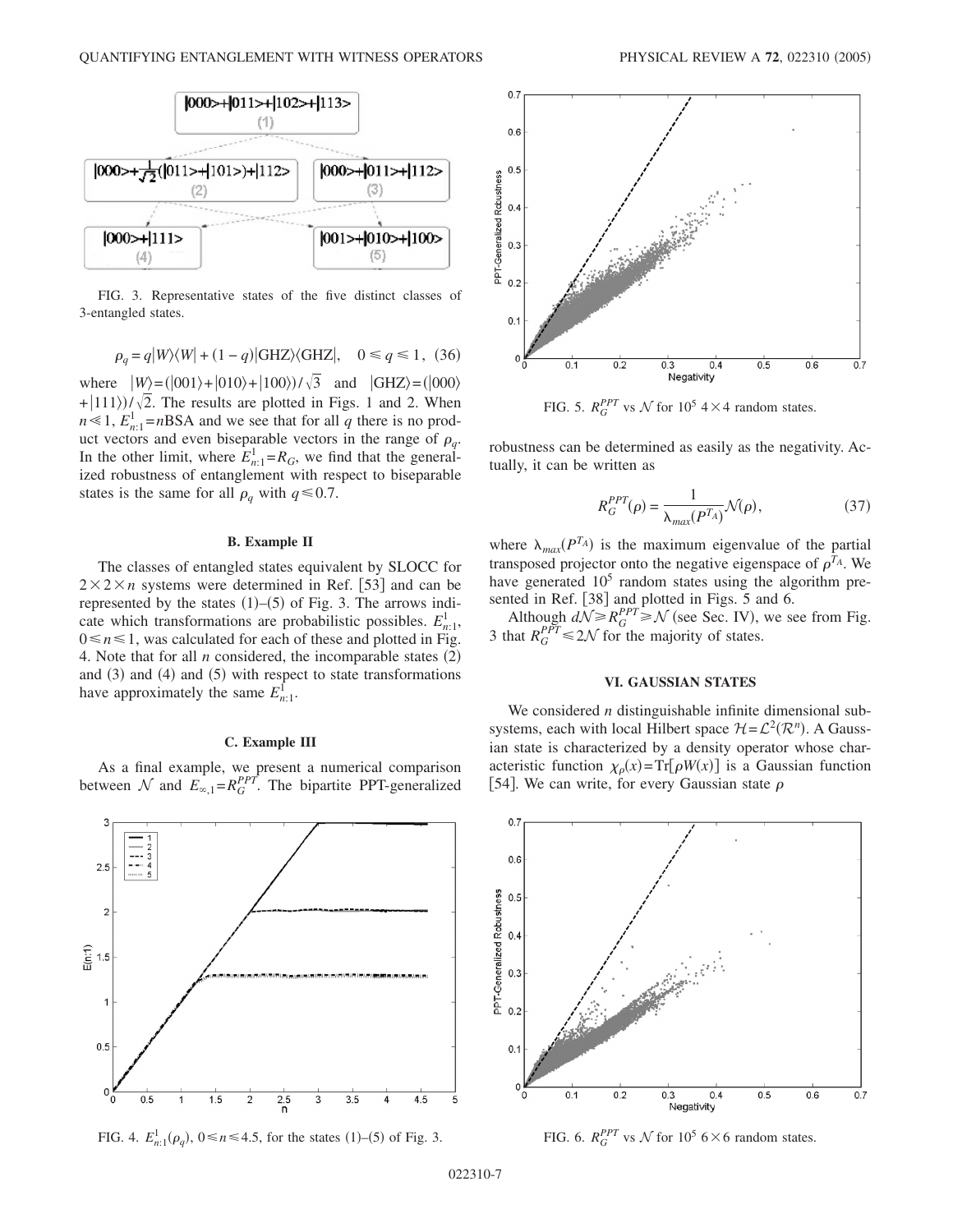$$
\rho = \pi^{-n} \int_{\mathcal{R}^{2n}} dx e^{-1/4x^T \gamma x + id^T x} W(x),
$$
 (38)

where  $W(x) = \exp[-ix^T R]$  are the displacement operators and  $R = (X_1, P_1, X_2, \dots, P_n)$ , with  $[X_k, P_l] = i \delta_{kl}$ . The matrix  $\gamma$  $\ge iJ_n$  is a  $2n \times 2n$  real matrix called correlation matrix (CM) and  $d$  is a  $2n$  real vector called displacement [54]. The symplectic matrix is given by

$$
J_n = \bigoplus_{k=1}^n J_1, \quad J_1 = \begin{pmatrix} 0 & -1 \\ 1 & 0 \end{pmatrix}.
$$
 (39)

Note that the displacement of a state can always be adjusted to *d*=0 by a sequence of unitaries applied to individual modes. This implies that *d* is irrelevant for the study of entanglement. Thus we set  $d=0$  for now on without loss of generality.

The optimization of EWs for states of infinite dimension is completely infeasible. Nonetheless, we can still obtain meaningful quanties if we restrict it to a simpler, but sufficiently large, set of operators. An obvious choice would be the restriction to Gaussian entanglement witnesses (GEW), i.e., Gaussian operators which are positive in separable Gaussian states. Unfortunately, no Gaussian entangled state is detected by a GEW. Assuming that *G* is a GEW with covariance matrix  $\Gamma$ , we find

$$
\operatorname{Tr}(\rho G) = \int_{\mathcal{R}^{2n}} dx e^{-1/4x^T(\Gamma + \gamma)x + c} \ge 0.
$$
 (40)

Another possible class of operators then is given by

$$
\mathcal{W}_{\mathcal{G}} = \{ Q \in \mathcal{B}(\mathcal{H} \otimes \mathcal{H}) | Q = 2^{n}I - G \},\tag{41}
$$

where *G* is a Gaussian operator and *I* the identity operator [55]. In the next proposition we show that  $E_{\infty,m}^G(\rho)$  given by

$$
E_{\infty;1}^{G}(\rho) = \max\{0, -\min_{Q \in \mathcal{W}_{G}, Q \leq I} \text{Tr}(Q\rho)\}\
$$
 (42)

can be very efficiently numerically calculated by a simple semidefinite program.

*Proposition 6.*

$$
E_{\infty,m}^G(\rho) = \max\{0, \det(\Gamma + \gamma)^{-1/2} - 2^n\},\tag{43}
$$

where the matrix  $\Gamma \in M_{2n}(\mathcal{R})$  is obtained by the following SDP determinant maximization problem:

$$
\max_{\Gamma,\tau,\Delta,s_{ij}} \det(\Gamma + \gamma)^{-1/2}
$$

subject to 
$$
-1 \le \tau \le 1
$$
,  $\Gamma \ge 0$ 

$$
\begin{aligned} \begin{pmatrix} \widetilde{\Gamma}_2+i\tau J & \widetilde{\Gamma}_{12}^T \\ & \widetilde{\Gamma}_{12} & \widetilde{\Gamma}_1-iJ \end{pmatrix}\geq 0,\\ \begin{pmatrix} J_n+\Gamma & \Delta \\ \Delta & D(\Delta) \end{pmatrix}\geq 0, \quad \begin{pmatrix} s_{k-1,2l-1} & s_{k,l} \\ & s_{k,l} & s_{k-1,2l} \end{pmatrix}\geq 0, \end{aligned}
$$

$$
s_{k-1,2l-1} \ge 0, \quad s_{k-1,2l} \ge 0, \quad s_{kl} \ge 2,
$$
  

$$
k = 1, ..., l, i = 1, ..., 2^{l-k}, \quad (44)
$$

where  $\Delta$  is a  $n \times n$  lower triangular matrix comprised of additional variables,  $D(\Delta)$  is a diagonal matrix with the same diagonal entries as those of  $\Delta$ , *l* is the smallest number such that  $2^l \ge n$ , and  $s_{0,i} = \Delta_{ii}$  if  $1 \le i \le n$  and  $s_{0,i} = 2$  if  $n \le i \le 2^l$ .

*Proof*. Consider the following structure for the bipartite Gaussian operator *G*:

$$
G = \int_{\mathcal{R}^{2n}} dx e^{-1/4x^T \Gamma x} W(x),\tag{45}
$$

where  $\Gamma^T = \Gamma \ge 0 \in M_{2n}(\mathcal{R})$ , with modes 1 to *m* and *m*+1 to *n* belonging to Alice and Bob, respectively. The optimization objective Tr( $Q\rho$ ), where  $Q = 2^n - G$ , can be written as

$$
2^{n} - \pi^{-n} \int_{\mathcal{R}^{2n}} dx e^{-1/4x^{T}(\Gamma + \gamma)x} = 2^{n} - \det(\Gamma + \gamma)^{-1/2}.
$$
 (46)

From the Jamiolkowski isomorphism, *Q* is an EW iff the map  $Q$  defined as  $Q = I \otimes Q(P^+) = 2^n I - I \otimes G(P^+)$  [56] is positive, which is equivalent to  $\rho' = I \otimes \mathcal{G}(\rho) \leq 2^n I$ , for every density operator  $\rho$ . The covariance matrix of  $\rho', \gamma'$ , can be written as  $|57|$ 

$$
\gamma' = S^T \sigma S,\tag{47}
$$

where  $S \in \text{Sp}(2n, \mathcal{R})$  and  $\sigma$  is the covariance matrix

$$
\sigma = diag(\mu_1, \mu_1, \ldots, \mu_n, \mu_n)
$$

corresponding to a tensor product of states diagonal in the number basis given by

$$
M' = \otimes \frac{2}{\mu_i + 1} \sum_{k=0}^{\infty} \left( \frac{\mu_i - 1}{\mu_i + 1} \right) |k\rangle_{ii} \langle k|, \tag{48}
$$

 $|k\rangle$  being the *k*th number state of the Fock space  $\mathcal{H}_i$  [58]. The symplectic transformation (47) is reflected in the Hilbert space level by an unitary transformation:  $G = U(S)^{\dagger} G' U(S)$ . Since we are considering bounded operators, the  $\mu_i$  must be non-negative. We thus see the positiveness of  $Q$  is equivalent to

$$
\lambda_{max}(\rho') = \prod_{j=1}^{n} \left(\frac{1}{1+\mu_j}\right) \le 1, \quad \forall \ \rho'. \tag{49}
$$

Since we are only considering Gaussian operators, Eq. (49) is satisfied iff  $\gamma' \ge 0$  for every  $\gamma \ge iJ$ , where  $\gamma'$  and  $\gamma$  are the covariance matrices of  $\rho'$  and  $\rho$ , respectively. Following Giedke and Cirac [54], one finds that  $Q$  is positive iff

$$
\min_{z \in \mathcal{C}^{2n}} \max \{ z^\dagger (M + iJ) z, z^\dagger (M - iJ) z \} \ge 0,
$$
\n(50)

where  $M = \tilde{\Gamma}_2 - \tilde{\Gamma}_{12}^T (\tilde{\Gamma}_1)^{-1} \tilde{\Gamma}_{12}$  and  $\tilde{\Gamma} = (I \oplus \Lambda) \Gamma (I \oplus \Lambda)$ , with  $\Lambda$  $= diag(1, -1, 1, -1, \ldots, -1)$ . The matrices  $\Gamma_i$  are such that

$$
\Gamma = \begin{pmatrix} \Gamma_1 & \Gamma_{12} \\ \Gamma_{12}^T & \Gamma_2 \end{pmatrix}.
$$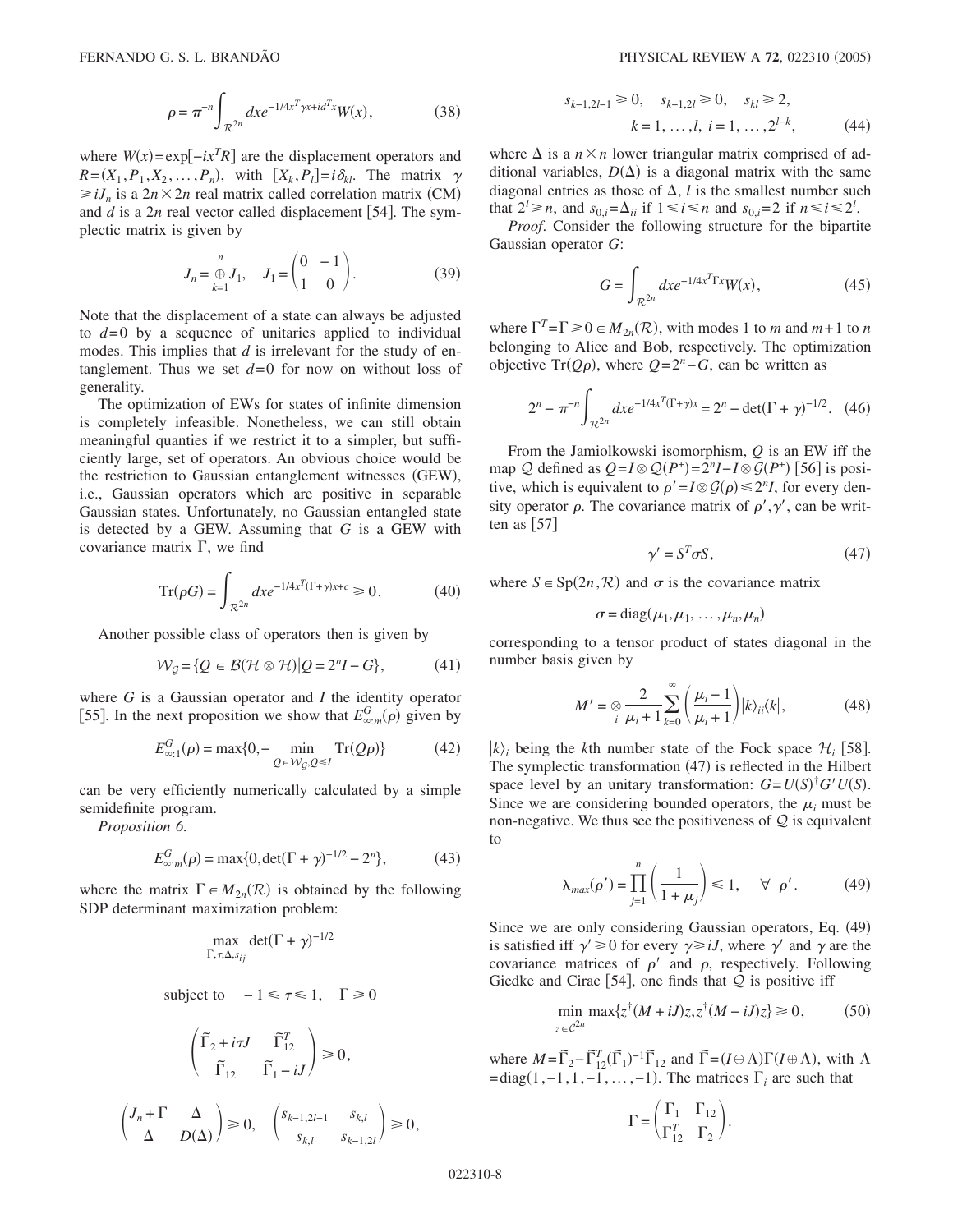We now express condition (50) as a linear matrix inequality. Equation (50) is equivalent to

$$
z^{\dagger}(M+iJ)z \ge 0 \quad \forall z \in \mathcal{C}^{2n} \text{ such that } z^{\dagger}(M-iJ)z \le 0,
$$
  

$$
z^{\dagger}(M-iJ)z \ge 0 \quad \forall z \in \mathcal{C}^{2n} \text{ such that } z^{\dagger}(M+iJ)z \le 0.
$$

An important theorem of matrix analysis, known as S-procedure, can be stated as follows: a quadratic function in the variable *x*,  $G(x)$ , is positive for all *x* such that  $H(x) \ge 0$ , where  $H(x)$  is another quadratic function, iff there exists a positive real number  $\tau$  such that *G*− $\tau H \ge 0$ , for all *x* [59].

Applying it to the two conditions above we find that Eq. (50) holds iff there exists a positive number  $\tau$  such that

$$
M + \tau iJ \ge 0, \quad -1 \le \tau \le 1. \tag{51}
$$

We now use another fact of matrix analysis which says that the constraints on the Schur complement  $R>0$ ,  $Q-SR^{-1}S^{T}$  $\geq 0$  and ker $(R) \subseteq \text{ker}(Q)$  are equivalent to

$$
\begin{pmatrix} Q & S \\ S^T & R \end{pmatrix} \ge 0.
$$

Hence, applying it to Eq. (51), we find that a Gaussian operator G is an EW iff there exists a real number  $-1 \le \tau \le 1$ such that Eq. (44) holds.

From the Williamson decomposition, we see that  $Q \leq I$  is equivalent to

$$
\prod_{i=1}^{n} \left( \frac{2}{\eta_i + 1} \right) = 2^n \det[I + (S^T)^{-1} \Gamma S^{-1}]^{-1} \le 1, \qquad (52)
$$

where  $\eta_i$  ate the symplectic eigenvalues of *Q*. Since *S* is symplectic, one has  $S^T J_n S = J_n$ , so that det $[I + (S^T)^{-1} \Gamma S^{-1}]^{-1}$  $=\det[J_n^T(S^T)^{-1}(J_n+\Gamma)S^{-1}]^{-1} = \det(J_n+\Gamma)^{-1}$ . The proposition then follows from Ref. [60], which presents a LMI representation for the inequality  $det(A)^{1/m} \geq t$ , where *A* is a positive  $m \times m$  real matrix.

#### **VII. STATES WITH SYMMETRY**

Entanglement measures usually have their calculation greatly simplified when the state in question has certain symmetries. Following Ref. [61], let *G* be a closed group of product unitary operators of the form  $U = U_1 \otimes U_2$ . Defining the projection

$$
\mathbf{P}(A) = \int dUUAU^* \tag{53}
$$

for any operator *A* on  $H_1 \otimes H_2$  [63], where *dU* is the Haar measure of *G*, we say that an operator *M* is invariant under *G* if  $P(M)=M$ , which is equivalent to  $[U,M]=0$  for all  $U \in G$ . Consider now the determination of any measure expressed by Eq. (7). If the state in question has the property  $P(\rho) = \rho$ , then one can restrict the optimization in Eq.  $(7)$  to operators with the same symmetry. More specifically,

$$
E(\rho) = - \min_{W \in \mathcal{M}} \operatorname{Tr}(W\rho) = - \min_{W \in \mathcal{M}} \operatorname{Tr}[W\mathbf{P}(\rho)]
$$
  
= 
$$
- \min_{W \in \mathcal{M}} \operatorname{Tr}[\mathbf{P}(W)\rho] = - \min_{W \in \mathbf{P}(\mathcal{M})} \operatorname{Tr}(W\rho), \quad (54)
$$

where  $\mathbf{P}(\mathcal{M}) = \{W \in \mathcal{M} \mid W = \mathbf{P}(W)\}$  [62].

Consider, for example, the isotropic states  $\rho_p$  on  $C^d \otimes C^d$ 

$$
\rho_p = pP^+ + (1 - p)\frac{I}{d^2},\tag{55}
$$

where  $P^+ = |\Phi^+\rangle\langle\Phi^+|$  is the maximally entangled state. It can be shown that  $P^+$  and the identity are the only operators which commute with all unitaries of the form  $U \otimes U^*$ . Hence the OEWs for  $\rho_p$  can be written as

$$
W(\rho_p) = a(p)P^+ + b(p)I.
$$
 (56)

Since  $\langle \psi | P^+ | \psi \rangle \le 1/d$ , for every separable state  $| \psi \rangle$ , we find

$$
E_{n:1}(\rho_p) = \begin{cases} (n+1)p + \frac{(1-p)(n+1)}{d^2} - 1, & n \le d-1, \\ dp + \frac{1-p}{d} - 1, & n \ge d. \end{cases}
$$
 (57)

As the OEWs for this family of states are decomposable, Eq. (57) is also valid to  $E_{n:1}^{PPT}$ .

### **VIII. SUPERSELECTION RULES**

The effect of superselection rules (SSR) in theory of entanglement has been studied recently under a number of different perspectives  $[64–67]$ . Two striking features emerge from the existence of a SSR. The entanglement of a given state under SSR is usually reduced  $\lceil 65 \rceil$  and the notion of nonlocality has to be redefined, as there exists separable states that cannot be created by LOCC  $[64]$ . In this section we show how the *witnessed entanglement* fit in each of these scenarios.

Following Bartlett and Wiseman [65], we define a SSR as a restriction on the allowed local operations on a system, associated with a group of physical transformations *G*. An operation  $\mathcal O$  is *G*-covariant if

$$
\mathcal{O}[T(g)\rho T^{\dagger}(g)] = T(g)\mathcal{O}[\rho]T^{\dagger}(g) \tag{58}
$$

for all group elements  $g \in G$  and all density operators  $\rho$ . Then the SSR associated to *G* is the restriction on the allowed operations on the system to those *G*-invariant. As these restrictions make a state  $\rho$  indistinguishable from the states  $T(g)\rho T^{\dagger}(\rho)$  for all  $g \in G$ , it is convenient to describe  $\rho$ by the *G*-invariant state

$$
\mathcal{G}(\rho) = \int_G dg T(g)\rho T^{\dagger}(g),\tag{59}
$$

where *dg* is the group-invariant Haar measure. For multipartite systems, where the SSRs are local, we have  $\mathcal{G}[\rho]$  $=\mathcal{G}\otimes\cdots\otimes\mathcal{G}[\rho]$ . As it was shown in Ref. [65], the maximal amount of entanglement, measured by any EM, which can be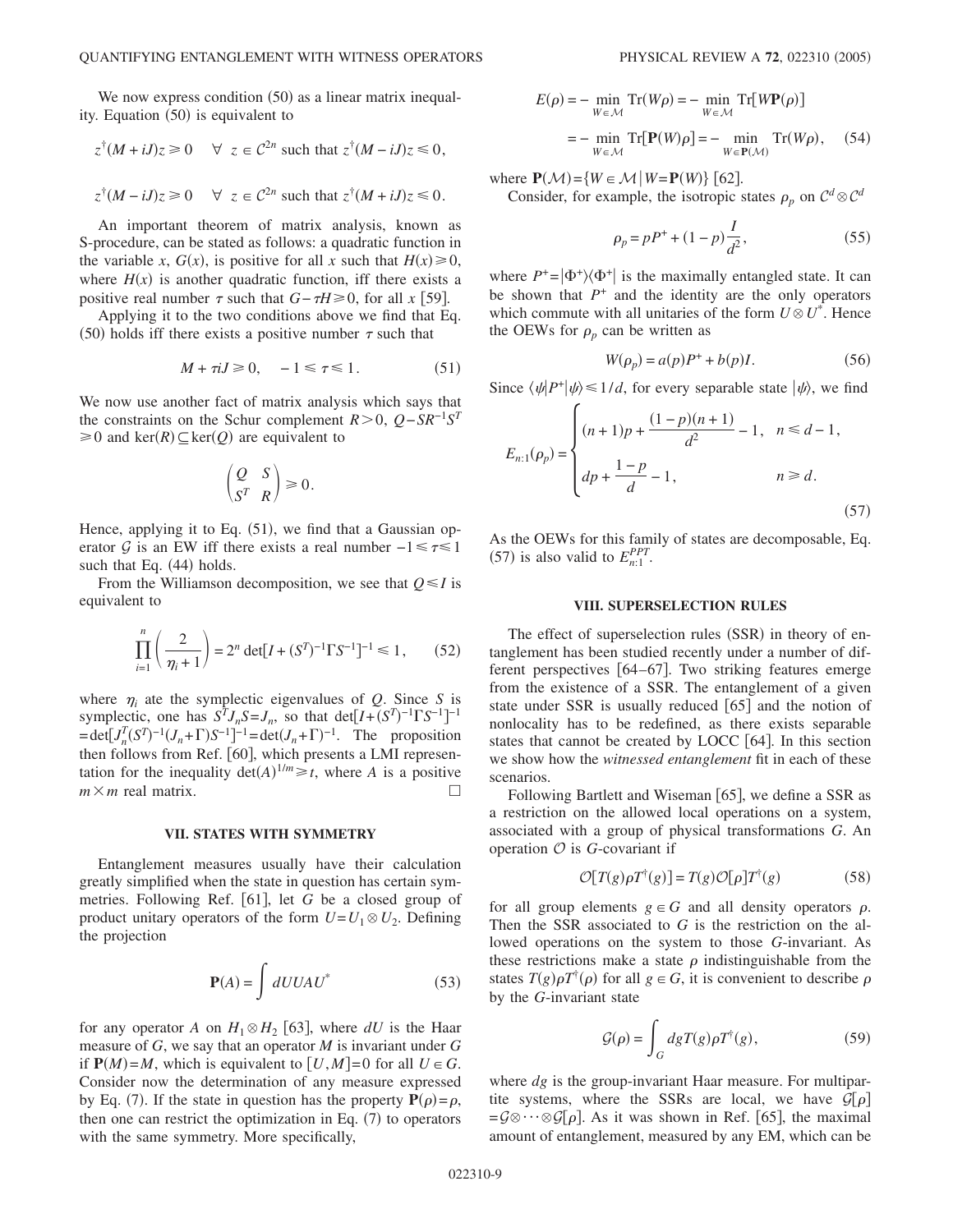produced by LOCC in a register shared by all the parties, initially in a product state and not subjected to SSRs, from a state  $\rho$ , constrained by a G-SSR, is given by the entanglement they can produce from  $\mathcal{G}(\rho)$  by unconstrained LOCC. If *E* is an entanglement monotone, any LOCC applied to  $G(\rho)$ , can, on average, at most maintain  $E(\mathcal{G}[\rho])$ . Since it is always possible to reach this bound applying local swap operators, we have that the maximal amount of entanglement produced by SSR is exactly  $E(\mathcal{G}[\rho])$ . Hence, from Sec. VII, it follows that, under a G-SSR

$$
E(\rho) = \max\{0, -\min_{W \in \mathcal{G}[M]} \text{Tr}(W\rho)\},\tag{60}
$$

where  $\mathcal{G}[\mathcal{M}]=\{W \in \mathcal{M} | W = \mathcal{G}[W]\}$  [68].

We now consider the effect of SSRs in the notion of locality. The states that can be prepared locally in the presence of a G-SSR are those which can be written as Eq.  $(1)$ , with each  $|\psi_i\rangle_k$  being *G*-invariant. It is possible to detect nonlocal states with witness operators, defining a *G*-nonlocality witness (GW) as a Hermitian operator which satisfies Eq. (3), with  $|\psi\rangle_{P_k^m P_k^m} \langle \psi| = \mathcal{G}[\psi\rangle_{P_k^m P_k^m} \langle \psi|]$ , for all *i* and *k*. This nonlocal character of some states in the presence of a SSR can be quantified  $[67]$ . We can then, as it was done with entanglement, use GWs to perform this quantification. A *witnessed nonlocality measure,*  $N_G$ , will be any quantie given by Eq. (7), with the set of EWs substituted by the set of nonlocality witnesses. It is easy to see that all properties discussed for *E* are valid for  $N_G$ .

As an example, consider the following state:

$$
\rho = \frac{1}{4} (|0\rangle_A \langle 0| \otimes |0\rangle_B \langle 0| + |1\rangle_A \langle 1| \otimes |1\rangle_B \langle 1|) + \frac{1}{2} |\Psi_+\rangle_{AB} \langle \Psi_+|,
$$
\n(61)

where  $|\Psi_{+}\rangle_{AB} = (|0\rangle_{A} |1\rangle_{B} + |1\rangle_{A} |1\rangle_{B}) / \sqrt{(2)}$ . Verstraete and Cirac  $[64]$  have shown that, although this state has a separable decomposition, it is not local when a particle number SSR exists, since all possible separable decompositions have local states involving superpositions of a different number of particles. Any Hermitian matrix with positive diagonal entries is a *G*-nonlocality witness in this case. This should be contrasted with the case of a general EW, where an infinite number of inequalities are necessary for its characterization. Calculating, for example, the nonlocal measure equivalent to  $E_{\infty;1} = R_G$ ,

$$
N_G(\rho) = \max\{0, -\min_{G \in \mathcal{G}} \operatorname{Tr}(G\rho)\},\
$$

where  $G = {G | G_i \ge 0, G \le I}$ , we find  $N_G(\rho) = 1/2$ , with  $G =$ −|01\(10|−|10\(01|.

### **IX. INDISTINGUISHABLE PARTICLES**

The study of entanglement in systems of indistinguishable particles has been the subject of recent controversy [69–73]. At least three different approaches to the problems have been proposed, namely, the *entanglement of modes* [69], the *quantum correlations* [72], and the *entanglement of particles* [73]. Each of these has its own advantages and drawbacks, and no consensus has been reached on which one is the most suitable. In this section we show how the proposed measures based on EW can be used to quantify entanglement in each of the three methods.

We start with the *entanglement of modes*, proposed by Zanardi [69], which suggests that the entanglement of indistinguishable particles should be calculated by any regular entanglement measure, using the density matrix in the modeoccupation, or Fock, representation. In this case it is clear that the determination of the witnessed entanglement follows straightforwardly.

The *quantum correlations*, introduced by Schliemann *et al.* [72], are motivated by the belief that no quantum correlations due to symmetrization (for bosons) or antisymmetrization (for fermions) should be considered as true entanglement. Then, the characterization of entanglement, for pure states, is determined by the Slater rank of the state, as opposed to the Schimdt rank usually considered in distinguishable particles. Furthermore, Schliemann *et al.* have shown that the concept of entanglement witness is also applicable to multipartite systems of indistinguishable particles  $[74]$  and, thus, the witnessed entanglements are well defined in this case too.

The last approach, due to Wiseman and Vaccaro [73], is probably the best motivated one. The *entanglement of particles* is defined as the maximal amount of entanglement, computed by a standard measure, which Alice and Bob can produce between a quantum register, shared by them, composed of distinguishable particles by local operations. The amount of entanglement will clearly depend on the physical constraints imposed, which are in most cases expressed as a SSR. Therefore the approach presented in the previous section to SSR can also be applied in this case.

### **X. TELEPORTATION DISTANCE**

In this section we derive lower bounds to the teleportation distance, using  $E_{n:m}$ . We consider a quantum state  $\rho$  shared by *k* parties and ask what is the best possible teleportation distance attained by a LOCC protocol when the parties form two groups and teleport a quantum state from one group to the other.

Consider a teleportation protocol where a bipartite state  $\rho_{AB}$  is used as a quantum channel between Alice and Bob. Following the approach of Vidal and Werner to the negativity [36], we will first consider the *single distance* of a bipartite state defined as

$$
\Delta(P_+,\rho) \equiv \inf_P \|P_+ - P(\rho)\|_1,\tag{62}
$$

where  $P_+$  is the maximally entangled state and the infimum is taken over LOCC protocols *P*. Using the convexity and the invariance under unitary transformations in the two terms of the absolute distance, and the invariance of  $P_+$  under unitary transformations of the form  $U \otimes U^*$ , we may assume that the optimal state which minimizes Eq.  $(62)$ ,  $P_{opt}(\rho)$ , has undergone a twirling operation [75] and, therefore, is a *noise singlet*,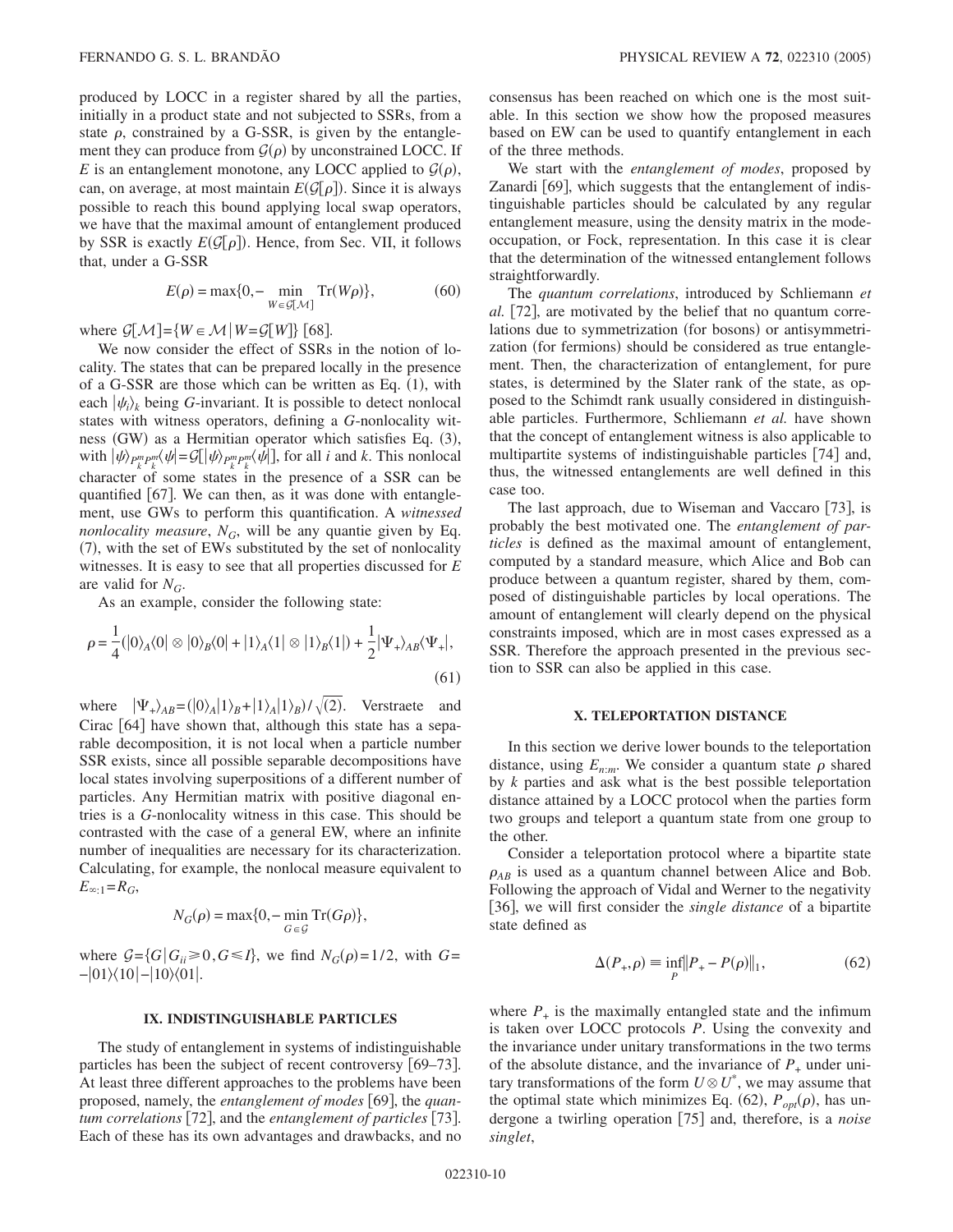$$
\rho_p = pP_+ + (1 - p)\frac{I \otimes I}{d^2}.
$$
\n(63)

The absolute distance of  $\rho_p$  is given by  $||P_+ - \rho_p||_1$  $= 2(1-p)(d^2-1)/d^2$ . From Eq. (57),

$$
||P_{+} - \rho_{p}||_{1} = 2\left(1 - \frac{1 + E_{n:1}^{PPT}(\rho_{p})}{d}\right).
$$
 (64)

From the monotonicity of  $E_{n:1}^{PPT}$  under LOCC, we find that, for  $n \ge d$ ,

*Proposition 7*.

$$
\Delta(P_+,\rho) \ge 2\left(1 - \frac{1 + E_{n;1}^{PPT}(\rho)}{d}\right). \tag{65}
$$

Since  $E_{n:1}^{PPT}(\rho_p) = 2\mathcal{N}(\rho_p)$ , for  $n \ge d$ , we see that  $E_{n:1}^{PPT}$  provides, when  $E_{n:1}^{PPT} \le 2\mathcal{N}$ , a sharper bound than the one derived from the negativity. In the limit case  $n \rightarrow \infty$  already, where  $E_{n:1}^{PPT}$  is equal to the PPT-generalized robustness, we see from Sec. V that the new bound is indeed sharper for the majority of states.

A measure of the degree of performance of a quantum channel is the teleportation distance

$$
d(\Lambda) = \int d\phi \|\phi - \Lambda(\phi)\|_1.
$$
 (66)

As it was shown by the Horedecki family  $[6]$ , the minimal teleportation distance that can be achieved when using the bipartite state  $\rho$  to construct an arbitrary teleportation channel is given by

$$
d_{min}(\rho) = \frac{d}{d+1} \Delta(P_+,\rho).
$$
 (67)

Therefore

$$
d_{min}(\rho) \le \frac{2d}{d+1} \left( 1 - \frac{1 + E_{n:1}^{PPT}(\rho)}{d} \right), \quad n \ge d. \tag{68}
$$

Until now we have just adapted Vidal and Werner's reasoning for the negativity to the  $E_{n;1}^{PPT}$ . Nevertheless, as opposed to  $N$ ,  $E_{n:1}^{PPT}$  are also defined to multipartite systems.

*Proposition 8*. Consider a quantum state  $\rho$  shared by  $k$ parties. Let  $\rho^{1 \cdots m:(m+1)\cdots k}$  denote a bipartite split of the system, where the parties 1 to  $m$  and  $m+1$  to  $k$  form two groups. Then,

$$
d_{min}(\rho^{1\cdots m:(m+1)\cdots k}) \le \frac{2D}{D+1} \left(1 - \frac{1 + (E_{n:1}^{PPT})^1(\rho)}{D}\right) \tag{69}
$$

 $\forall$  1  $\leq m \leq k$ , where *D* stands for the minimum of the dimensions of the two groups.

Proposition 8 follows from the upper bound to all types of entanglement provided by  $E^1$ . Equation (57) is saturated, for example, on the *k*-partite GHZ state  $|\Psi_{GHZ}\rangle = 1/\sqrt{2(|00\cdots 0\rangle)}$  $+|11\cdots1\rangle$ ).

 $2.$  (71)

 $\Box$ 

# **XI. UPPER BOUNDS FOR THE DISTILLABLE ENTANGLEMENT**

We now move on to show another application of the family  $E_{1:m}$ , namely bounds to the distillable entanglement of bipartite mixed states. We first derive the following additivity property.

*Proposition 9*.

$$
E_{n:1}(\rho \otimes \rho) \le E_{n:1}(\rho)^2 + 2E_{n:1}(\rho), \quad \forall \ n \ge 1. \tag{70}
$$

*Proof.* Consider the dual representation (24) of  $E_{n:1}$ . Let *s*, *t*,  $\sigma$ ,  $\pi$ <sub>1</sub>, and  $\pi$ <sub>2</sub> be variables which minimize Eq. (24). Then we find  $E_{n:1}(\rho) = s + nt$ , with

 $\rho = (1 + s - t)\sigma + t\pi_2 - s\pi$ 

Thus

$$
\rho \otimes \rho = (1 + s - t)^2 \sigma \otimes \sigma + t(1 + s - t)\sigma \otimes \pi_2 - s(1 + s - t)\sigma
$$
  

$$
\otimes \pi_1 + t(1 + s - t)\pi_2 \otimes \sigma + t^2 \pi_2 \otimes \pi_2 - s t \pi_2 \otimes \pi_1
$$
  

$$
- s(1 + s - t)\pi_1 \otimes \sigma - s t \pi_1 \otimes \pi_2 + s^2 \pi_1 \otimes \pi_1
$$
  

$$
= [1 + (2s + s^2 + t^2) - (2t + 2st)]\sigma \otimes \sigma
$$
  

$$
+ [t(\rho \otimes \pi_2 + \pi_2 \otimes \rho) + st(\pi_1 \otimes \pi_2 + \pi_2 \otimes \pi_1)]
$$
  

$$
- [s(\rho \otimes \pi_1 + \pi_1 \otimes \rho) + s^2 \pi_1 \otimes \pi_1 + t^2 \pi_2 \otimes \pi_2],
$$

where in the last two lines we used that

$$
\sigma = \frac{1}{1+s-t}(\rho+s\pi_1-t\pi_2).
$$

It is therefore easily seen that if  $E_{n:1}(\rho \otimes \rho) = s' + nt'$ , then  $s' + nt' \le s^2 + t^2 + 2s + n(2t + 2st)$ . Hence, as  $n \ge 1$ ,

$$
E_{n:1}(\rho)^2 + 2E_{n:1}(\rho) - E_{n:1}(\rho \otimes \rho)
$$
  
=  $s^2 + n^2t^2 + 2nst + 2s + 2nt - s' - nt'$   
 $\geq s^2 + n^2t^2 + 2nst + 2s + 2nt - s^2 - t^2 - 2s - 2nt - 2nst$   
=  $t^2(n^2 - 1) \geq 0$ .

We can define a family of quantities closely related to  $E_{n,1}$ by

$$
LE_{n:1}(\rho) = \log_2[1 + E_{n:1}(\rho)].
$$
\n(72)

The  $LE_{n:1}(\rho)$  are nonincreasing under trace preserving separable operations. From Proposition 9 we find that they are also weakly subadditive. Indeed, for  $n \ge 1$ ,

$$
LE_{n:1}(\rho \otimes \rho) \le \log_2\{ [1 + E_{n:1}(\rho)]^2 \} = 2LE_{n:1}(\rho). \quad (73)
$$

Note that the same results are also valid to  $E_{n:1}^{PPT}$ . We now can state the main result of this section.

*Proposition 10*.

$$
E_D(\rho) \le LE_{n:1}(\rho), \quad \forall \ n \ge 1,
$$
 (74)

where  $E_D(\rho)$  is the distillable entanglement of the bipartite state  $\rho$ .

*Proof*. The proof of Proposition 10 is basically an application of a theorem due to the Horodeckis  $[76]$  which can be stated as follows: any function *B* satisfying the conditions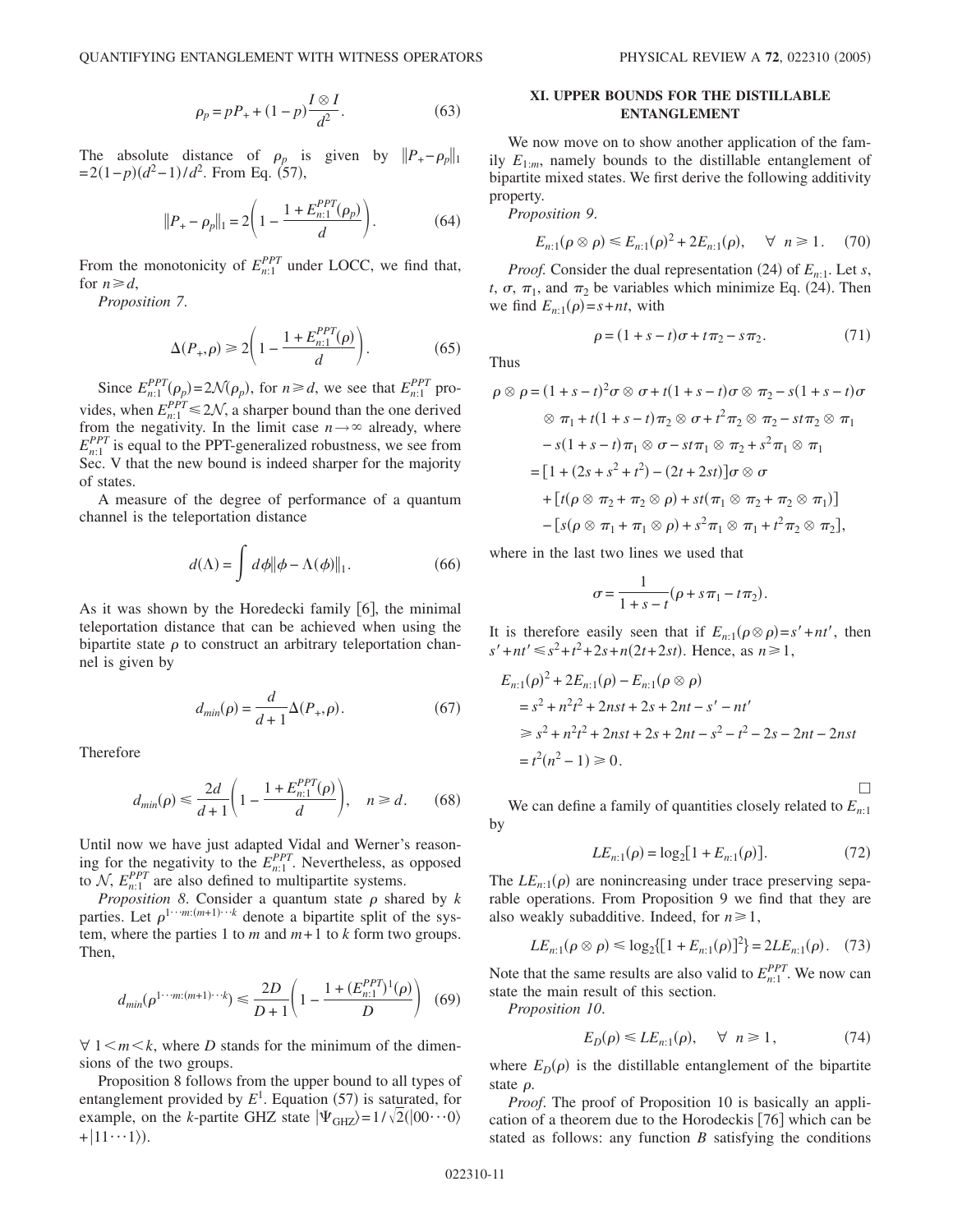$(1)$ – $(3)$  below is an upper bound for the entanglement of distillation.

(1) Weak monotonicity:  $B(\rho) \ge B[\Lambda(\rho)]$  where  $\Lambda$  is any trace-preserving superoperator realizable by means of LOCC operations.

(2) Partial subadditivity:  $B(\rho^n) \leq nB(\rho)$ .

(3) Continuity for isotropic states  $\rho_p$  given by Eq. (55). Suppose that we have a sequence of isotropic states  $\rho_p$  such that  $Tr(\rho_p P^+) \rightarrow 1$ , if  $d \rightarrow \infty$ . Then we require

$$
\lim_{d \to \infty} \frac{1}{\log_2 d} B(\rho_p) \to 1.
$$
\n(75)

We have already shown that  $LE_{n:1}(\rho)$ , for  $n \ge 1$ , satisfies conditions  $(1)$  and  $(2)$ . From Eq.  $(54)$ 

$$
LE_{n:1}(\rho_p) = \log_2 \left( dp + \frac{1-p}{d} \right), \quad \forall \ n \ge 1. \tag{76}
$$

By evaluating this expression now for large *d*, we easily obtain that condition (3) is satisfied.  $\Box$ 

It is also possible to state a Proposition like 8 to the bounds on the distillable entanglement.  $E<sup>1</sup>$  will in this case provide an upper bound to  $E_D$  of all bipartite partitions.

## **XII. LOWER BOUNDS FOR THE ENTANGLEMENT OF FORMATION**

One of the most celebrated entanglement measures is the entanglement of formation [77]

$$
E_F(\rho) = \min_{p_1, \psi_i} \sum_i p_i E_E(|\psi_i\rangle),\tag{77}
$$

where  $E<sub>E</sub>$  is the entropy of entanglement. Although this measure has a very meaningful physical interpretation and good properties, its calculation has been done only for a very few class of states  $|78|$ . We show in this section that any entanglement witness can be used to provide lower bounds to the entanglement of formation.

Let  $\rho = |\Psi\rangle\langle\Psi|$  be a pure bipartite state with the following Schmidt decomposition:

$$
|\Psi\rangle = \sum_{j=1}^{d} c_j |jj\rangle, \quad c_1 \ge c_2 \ge \cdots \ge c_d. \tag{78}
$$

An analytic expression for the random robustness  $R_r$  and the generalized robustness  $R_G$  of a pure state given by Eq. (78) is  $\lfloor 43 \rfloor$ 

$$
R_G(\rho) = \left(\sum_{j=1}^d c_j\right)^2 - 1,\tag{79}
$$

$$
R_r(\rho) = c_1 c_2. \tag{80}
$$

We start with two bounds for the entropy of entanglement, i.e., the Von Neumann entropy of the reduced density matrix of a pure state  $|\psi\rangle$ . In the case of two qubits, Wootters has shown that  $\lceil 79 \rceil$ 

$$
H\left(\frac{1+\sqrt{1-4c_1^2c_2^2}}{2}\right)=E_E(\left|\psi\right\rangle),
$$

where  $H(x) = -x \log(x) - (1-x) \log(1-x)$ . That is a particular case of the more general inequality

$$
H\left(\frac{1+\sqrt{1-4c_1^2c_2^2}}{2}\right) \le -\sum_{i}^{d} c_i^2 \log(c_i^2), \quad \sum_{i}^{d} c_i^2 = 1.
$$
\n(81)

Another similar inequality is

$$
\frac{\log(d) - 1}{d} \left[ \left( \sum_{i}^{d} c_i \right) - 1 \right] \leq - \sum_{i}^{d} c_i^2 \log(c_i^2). \tag{82}
$$

Equations (72) and (73) can be proved maximizing the lefthand side minus the right-hand side and noting that the maximum is null in both cases.

Choosing  $\{p_i, |\psi_i\rangle\}$  to be an optimal ensemble in Eq. (71), we have

$$
E_F(\rho) = \sum_i p_i E_E(|\psi_i\rangle) \ge \sum_i p_i H\left(\frac{1 + \sqrt{1 - 4(c_1^2)_i(c_2^2)_i}}{2}\right)
$$

$$
\ge H\left(\frac{1 + \sqrt{1 - 4R_r^2(\rho)}}{2}\right),
$$

where we have used the convexity of  $R_r$  and  $f(x) = H[(1$  $+\sqrt{1-4x^2}$ /2]. Similarly, we find

$$
E_F(\rho) \ge \frac{\log(d) - 1}{d} R_G(\rho). \tag{83}
$$

The bound derived from  $R_r$  is suitable for slightly entangled states, where the Schimdt coefficients of the optimal  $|\psi_i\rangle$ decay fast enough, making the truncation in the second Schimdt coefficient a good approximation.

As a first example, we consider the Horodecki  $3 \times 3$  states [80]. These states exhibit bound entanglement, since they have positive partial transposition. They are given by

$$
\rho(a) = \begin{pmatrix}\na & 0 & 0 & 0 & a & 0 & 0 & 0 & a \\
0 & 0 & a & 0 & 0 & 0 & 0 & 0 & 0 \\
0 & 0 & 0 & a & 0 & 0 & 0 & 0 & 0 \\
0 & 0 & 0 & 0 & a & 0 & 0 & 0 & 0 \\
a & 0 & 0 & 0 & 0 & a & 0 & 0 & 0 \\
0 & 0 & 0 & 0 & 0 & 0 & \frac{1+a}{2} & 0 & \frac{\sqrt{1-a^2}}{2} \\
0 & 0 & 0 & 0 & 0 & 0 & 0 & a & 0 \\
0 & 0 & 0 & 0 & 0 & 0 & \frac{\sqrt{1-a^2}}{2} & 0 & \frac{1+a}{2} \\
0 & 0 & 0 & 0 & 0 & 0 & \frac{\sqrt{1-a^2}}{2} & 0 & \frac{1+a}{2}\n\end{pmatrix}
$$
\n(84)

This family of states is interesting to test the first bound since their entanglement of formation was numerically calculated by Audenaert et al. [81] and was found to be very low.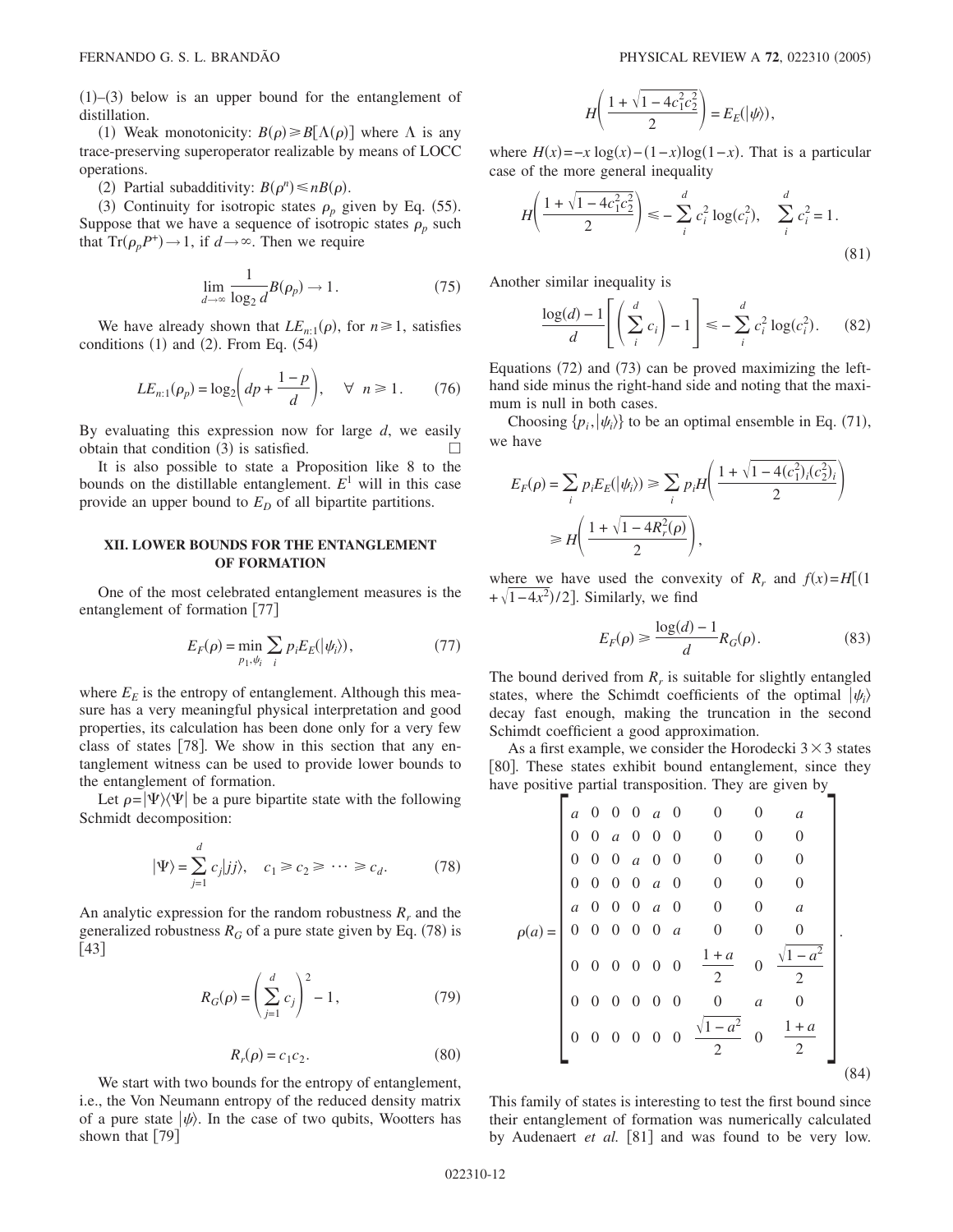![](_page_12_Figure_1.jpeg)

FIG. 7. (Color online) Lower bound for the Horodecki states using  $R_r$ .

Figure 7 shows the bound provided by  $R_r$  for the states  $\rho'$  $= e\rho(a) + (1-e)(I/D).$ 

For our second example we consider one of the unique states for which an analytic formula for  $E_F$  is known. It was shown by Terhal and Vollbrecht [78] that for the isotropic states  $\lceil 82 \rceil$ 

$$
\rho_F = \frac{1 - F}{d^2 - 1} (I - P^+) + FP^+.
$$
  

$$
E_F(\rho_F) = \frac{d \log(d - 1)}{d - 2} (F - 1) + \log(d), \quad F \in \left[\frac{4(d - 1)}{d^2}, 1\right].
$$
 (85)

From Sec. VII we find

$$
E_F(\rho_F) \geq \left[\log(d) - 1\right]\left(F - \frac{1}{d}\right). \tag{86}
$$

We see that, in this case, for sufficiently large *d*, the difference of the bound and the actual value of  $E_F$  is always less than *F*.

Note that every entanglement witness *W*, after being normalized such that either  $Tr(W) = 1$  or  $W \le I$  holds, can be used to deliver lower bounds to the entanglement of formation.

### **XIII. ENTANGLEMENT, THERMODYNAMICS, AND LATTICE SYSTEMS**

The study of entanglement properties of many-body systems, mainly condensed matter, has received much attention recently [18,19,83–92]. Several important models have been analyzed and connections with thermodynamic variables, such as internal energy and magnetization, have been raised [18,86–89]. The negativity and concurrence have been the most used measures, partly due to their easy computation, but also because they made possible the derivation of some interesting simple *thermodynamics like* equations. This can be understood from the view of the *witnessed entanglement*.

Every quantie derived from Eq. (7) not only defines a measure of the degree of entanglement, but also gives a Hermitian operator, which vary for each state, whose expectation value quantifies the entanglement of the state in question. It is exactly the possibility of measuring experimentally the amount of entanglement, which is a feature shared by all common thermodynamics variables, that makes quantities expressed by Eq. (7) useful to the study of entanglement thermodynamical properties.

In this section we present, as an example, the study of entanglement in the XXX Heisenberg model with a magnetic field and in the dimerized Heisenberg model using  $E_{\infty,1}$  $=R_G$ . The corresponding spin Hamiltonians are given by

$$
H_1 = J \sum_{i=1}^{N} \vec{\sigma}_i \cdot \vec{\sigma}_{i+1} + B \sum_{i=1}^{N} \sigma_i^z,
$$
 (87)

$$
H_2 = \sum_{i=1}^{N} J_1 \vec{\sigma}_i \cdot \vec{\sigma}_{i+1} + J_2 \vec{\sigma}_{i+1} \cdot \vec{\sigma}_{i+2}.
$$
 (88)

We first consider  $B=0$ , in which case both Hamiltonians have SU(2) symmetry. According to Sec. VII, we can restrict the EWs in Eq.  $(7)$  to the ones that also have SU $(2)$  symmetry. Then, from a standard result from representation theory [93,94], we find that all EWs with this symmetry can be written as

$$
W = \sum_{i} \mu_i V_i, \tag{89}
$$

where  $V_i$  are unitary permutation operators. From analytic and numerical studies for the XXX Heisenberg model of odd *N* in the fundamental state and in the thermodynamical limit [95], we find that all other correlators are very small compared to the first neighbor correlators. We, thus, use the following ansatz for the optimal entanglement witness for the thermal states, at very low temperatures, of Hamiltonians  $(79)$  and  $(80)$ 

$$
W = \left( NI + \sum_{i=1}^{N} \left( \sigma_i^{x} \sigma_{i+1}^{x} + \sigma_i^{y} \sigma_{i+1}^{y} + \sigma_i^{z} \sigma_{i+1}^{z} \right) \right) / 2N,
$$
\n(90)

where the factor 2*N* in the denominator comes from  $W \le I$ . Note that this is the EW introduced by Toth et al. [96]. Assuming that  $|B| \ll |J|$ , and using the continuity of OEWs, we find that for the XXX Heisenberg model, at temperatures sufficiently close to zero,

$$
R_G \approx \frac{U - BM}{2NJ} - \frac{1}{2},\tag{91}
$$

where the magnetization and the internal energy are given, respectively, by  $M = \sum_i \langle \sigma_i^z \rangle$  and  $U = \langle H \rangle$ .

We now proceed analyzing the relation between entanglement and the magnetic susceptibility  $(\chi)$  in thermal states of *H*<sub>2</sub>. According to Brukner, Vedral, and Zeilinger [19], under temperatures close to zero and at zero external magnetic field,  $\chi = (g^2 \mu_B^2 / kT) [NI + (1/3)\Sigma_i \vec{\sigma}_i \cdot \vec{\sigma}_{i+1}]$ . Thus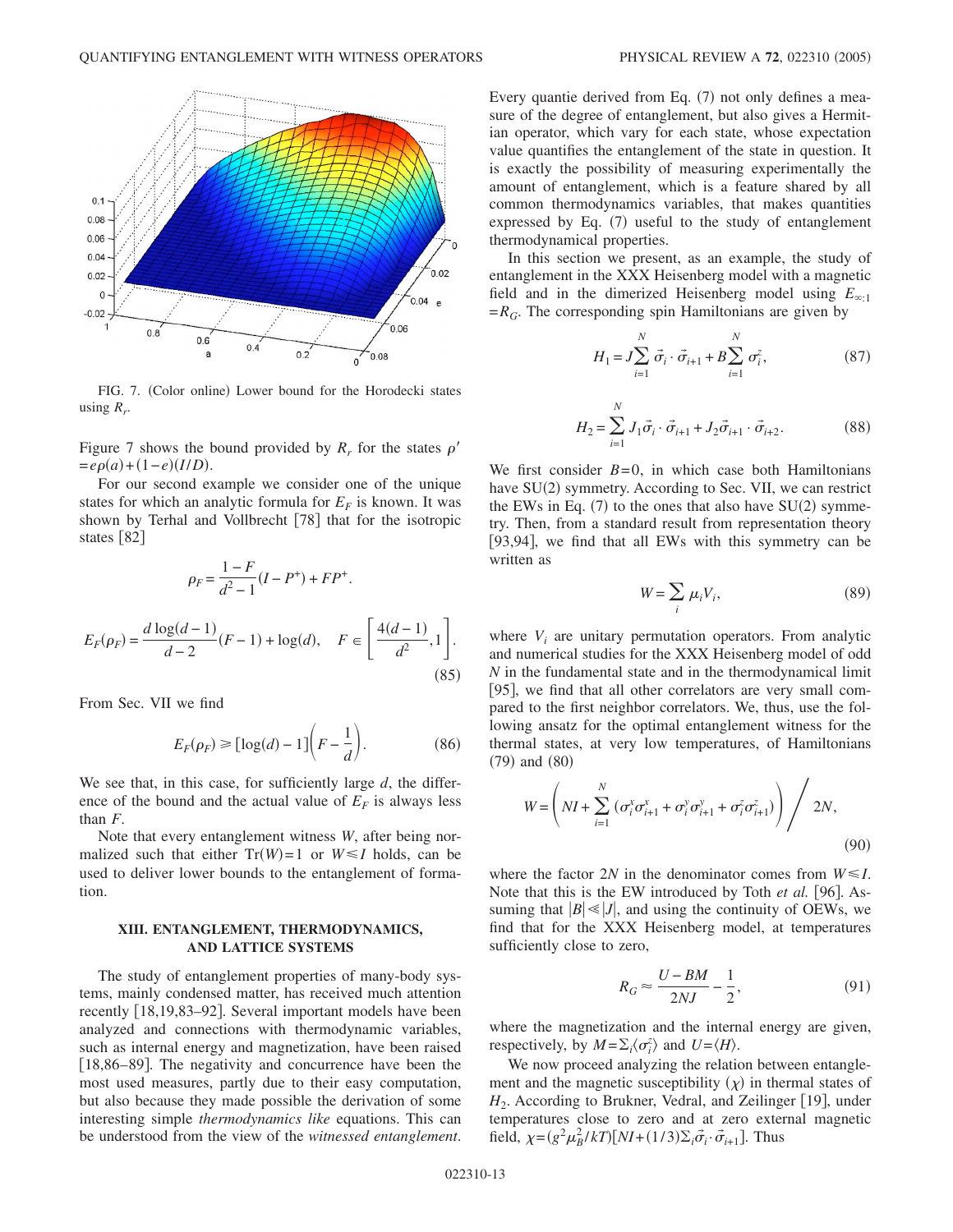$$
\chi \approx \frac{2Ng^2\mu_B^2}{3kT} + \frac{2NR_G}{3kT}.\tag{92}
$$

Remarkably, we see that the susceptibility is given by a term which resembles the classical Curie law more than a term which takes into account the entanglement presented in the state. The equation above can be seen as a quantitative version of the experimental result of Ghose *et al.* [92], who have shown that at very low temperatures the magnetic susceptibility of certain materials is affected by the existence of entanglement.

## **XIV. CONCLUSION**

Summarizing, we have presented a new perspective to the quantification of entanglement based on witness operators. Several important EMs were shown to fit into this scenario and a new infinite family of EMs was introduced. The usefulness of the *witnessed entanglement* was illustrated by the study of diverse features of entanglement, including superselection rules constraints and efficiency of quantum information protocols. Finally, we have shown some interesting preliminary results in the study of thermodynamical properties of entanglement in macroscopic systems.

We believe the results presented in this paper are only preliminary. The quantification on entanglement with EWs might be a very fruitful approach to development of the theory of entanglement, especially in the new applications of entanglement, such as in identifying quantum phase transitions and improving the approximation of mean field theories 97.

### **ACKNOWLEDGMENTS**

The author would like to thank J. Eisert and D. Santos for helpful comments. Financial support from CNPQ is also acknowledged.

- [1] C. H. Bennett, H. J. Bernstein, S. Popescu, and B. Schumacher, Phys. Rev. A 53, 2046 (1996).
- [2] V. Vedral, M. B. Plenio, M. A. Rippin, and P. L. Knight, Phys. Rev. Lett. **78**, 2275 (1997).
- [3] M. A. Nielsen, Phys. Rev. Lett. 83, 436 (1999).
- [4] G. Vidal, Phys. Rev. Lett. **83**, 1046 (1999).
- 5 D. Jonathan and M. B. Plenio, Phys. Rev. Lett. **83**, 1455  $(1999).$
- [6] M. Horodecki, P. Horodecki, and R. Horodecki, Phys. Rev. A 60, 1888 (1999).
- [7] M. Curty, M. Lewenstein, and N. Lütkenhaus, Phys. Rev. Lett. 92, 217903 (2004).
- 8 D. Bruss, G. M. D'Ariano, M. Lewenstein, C. Macchiavello, A. Sen De, and U. Sen, Phys. Rev. Lett. 93, 210501 (2004).
- 9 W. Dür, G. Vidal, and J. I. Cirac, Phys. Rev. A **62**, 062314  $(2000).$
- [10] G. Vidal, J. Mod. Opt. 47, 355 (2000).
- 11 L. Gurvits, in *Proceedings of the 35th ACM Symposium on the* Theory of Computing (ACM Press, New York, 2003), pp. 10-19.
- [12] A. Peres, Phys. Rev. Lett. 77, 1413 (1996).
- 13 K. Chen, L. Wu, and L. Yang, Phys. Rev. A **69**, 022312  $(2004).$
- [14] M. Horodecki, P. Horodecki, and R. Horodecki, Phys. Lett. A **223**, 1 (1996).
- [15] B. M. Terhal, Phys. Lett. A 271, 319 (2000); Linear Algebr. Appl. 323, 61 (2000).
- [16] M. Lewenstein, B. Kraus, J. I. Cirac, and P. Horodecki, Phys. Rev. A 62, 052310 (2000).
- [17] B. M. Terhal, Theor. Comput. Sci. 287, 313 (2002).
- [18] G. Toth, Phys. Rev. A 69, 052327 (2004).
- [19] C. Brukner, V. Vedral, and A. Zeilinger, e-print quant-ph/ 0410138; C. Brukner and V. Vedral, e-print quant-ph/0406040.
- [20] L. A. Wu, S. Bandyopadhyay, M. S. Sarandy, and D. A. Lidar, e-print quant-ph/0412099.
- [21] G. Toth and O. Gühne, AIP Conf. Proc. 234, 234 (2004);

Phys. Rev. Lett. 94, 060501 (2005).

- [22] O. Gühne, P. Hyllus, D. Bruss, A. Ekert, M. Lewenstein, C. Macchiavello, and A. Sanpera, Phys. Rev. A **66**, 062305 (2002); J. Mod. Opt. 50, 1079 (2003).
- 23 M. Bourennane, M. Eibl, C. Kurtsiefer, S. Gaertner, H. Weinfurter, O. Gühne, P. Hyllus, D. Bruss, M. Lewenstein, and Anna Sanpera, Phys. Rev. Lett. 92, 087902 (2004).
- 24 F. G. S. L. Brandao and R. O. Vianna, Phys. Rev. Lett. **93**, 220503 (2004); Phys. Rev. A 70, 062309 (2004).
- [25] A. C. Doherty, P. A. Parrilo, and F. M. Spedalieri, Phys. Rev. Lett. 88, 187904 (2002); Phys. Rev. A 71, 032333 (2005).
- 26 J. Eisert, P. Hyllus, O. Gühne, and M. Curty, Phys. Rev. A **70**, 062317 (2004).
- [27] R. A. Bertlmann, H. Narnhofer, and W. Thirring, Phys. Rev. A 66, 032319 (2002).
- 28 F. G. S. L. Brandao and R. O. Vianna, Phys. Rev. A **70**, 062309 (2004).
- [29] W. Dür and J. I. Cirac, Phys. Rev. A 61, 042314 (2000).
- [30] M. Horodecki, P. Horodecki, and R. Horodecki, Phys. Lett. A 223, 1 (1996).
- [31] The compactness condition is required for preventing unbounded EW, which would make the minimization of Eq. (4) ill-defined.
- 32 M. Lewenstein and A. Sanpera, Phys. Rev. Lett. **80**, 2261  $(1998).$
- [33] Although [32] does not consider multipartite entanglement witnesses, the results presented there can be easily extended to the multipartite case.
- [34] A. C. Doherty, P. A. Parrilo, and F. M. Spedalieri, Phys. Rev. A 69, 022308 (2004).
- [35] P. Hayden, B. M. Terhal, and A. Uhlmann, e-print quant-ph/ 0011095.
- [36] G. Vidal and R. F. Werner, Phys. Rev. A **65**, 032314 (2002).
- [37] J. Eisert, Ph.D. thesis, University of Potsdam, 2001 (unpublished).
- [38] K. Zyczkowski, P. Horodecki, A. Sanpera, and M. Lewenstein,